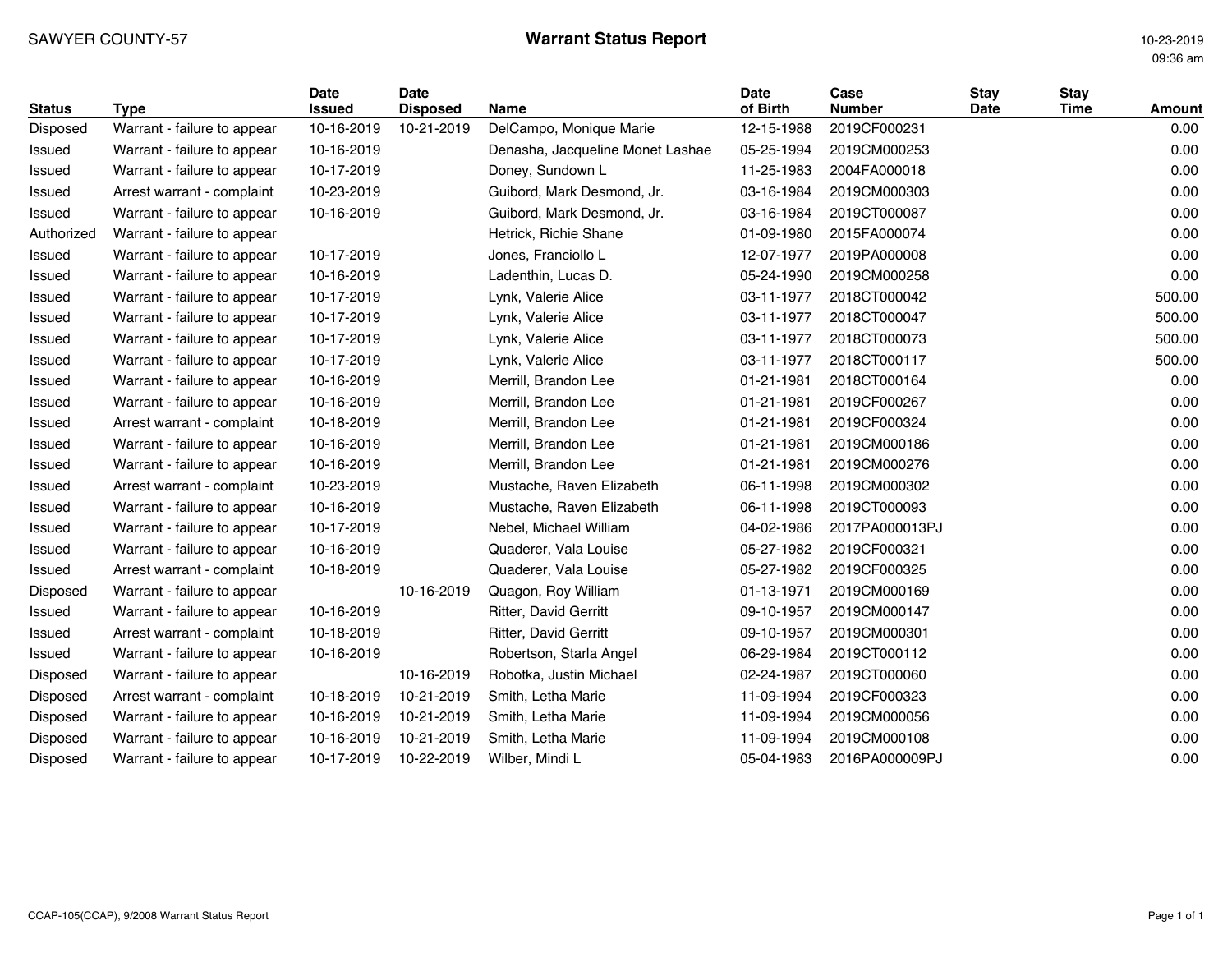Report Date: 10-23-2019 09:35 am

| <b>Name</b><br><b>Address</b>                                       | <b>DOB</b> | <b>Viol</b><br><b>Date</b> | Case No.<br>Cit No.       | Charge                                                                                                                                                                          | Amended<br>From                     | Plea       | Disposition/<br>Date                                         | <b>Penalty</b>                           | <b>Amount</b> |
|---------------------------------------------------------------------|------------|----------------------------|---------------------------|---------------------------------------------------------------------------------------------------------------------------------------------------------------------------------|-------------------------------------|------------|--------------------------------------------------------------|------------------------------------------|---------------|
| Barber, Waylon John<br>12598 Lilly Pad Lane<br>Hayward, WI 54843    | 11-06-1989 | 07-24-2019                 | 2019CF000255              | 961.41(3g)(g)<br>Possession of<br>Methamphetamine<br>$[961.48(1)(b) - Second$<br>and Subsequent Offense]                                                                        |                                     | No Contest | Guilty Due to No<br><b>Contest Plea</b><br>10-15-2019        | State prison<br>Extended<br>Supervision  | \$1079.25     |
| Barber, Waylon John<br>12598 Lilly Pad Lane<br>Hayward, WI 54843    | 11-06-1989 | 07-19-2019                 | 2019CF000244              | 961.41(1)(e)1<br>Manuf/Deliver<br>Amphetamine(<=3g)<br>$[961.49(1m)(b)6 -$<br>Possession with Intent to<br>Deliver/Distribute a<br>Controlled Substance On<br>or Near a School] |                                     | No Contest | Guilty Due to No<br><b>Contest Plea</b><br>10-15-2019        | State prison<br>Extended<br>Supervision  | \$1199.25     |
| Belisle, Misty Blu<br>747 Elm Street<br>De Pere, WI 54115           | 07-23-1981 | 02-13-2018                 | 2018CM000081              | 946.49(1)(a)<br>Bail<br>Jumping-Misdemeanor                                                                                                                                     |                                     | Guilty     | Guilty Due to Guilty Forfeiture / Fine<br>Plea<br>10-15-2019 | Costs                                    | \$579.00      |
| Belisle, Misty Blu<br>747 Elm Street<br>De Pere, WI 54115           | 07-23-1981 | 07-24-2017                 | 2017CT000214<br>AE0658910 | 343.44(1)(b)<br><b>Operating While Revoked</b><br>(Rev due to alc/contr<br>subst/refusal)                                                                                       |                                     |            | Charge Dismissed<br>but Read In<br>10-15-2019                |                                          |               |
|                                                                     |            | 07-24-2017                 | 2017CT000214<br>AE0658921 | 347.413(1)<br>Ignition Interlock Device<br>Tampering/Failure to<br>Install                                                                                                      |                                     |            | Charge Dismissed<br>but Read In<br>10-15-2019                |                                          |               |
| Benton, Shea Milan<br>13064 Watertower Lane<br>Hayward, WI 54843    | 09-21-1997 | 03-29-2019                 | 2019CF000102              | 946.49(1)(b)<br><b>Bail Jumping-Felony</b>                                                                                                                                      |                                     |            | Dismissed on<br><b>Prosecutor's Motion</b><br>10-15-2019     |                                          |               |
| Blank, Stephanie Rose<br>812 Elm Dr. Apt. 7<br>Spooner, WI 54801    | 08-24-1986 | 12-01-2017                 | 2018CF000188              | 961.41(1)(e)2<br>Manuf/Deliver<br>Amphetamine(>3-10g)<br>$[961.41(1x)$ - Conspiracy<br>to Commit]                                                                               | Manuf/Deliver<br>Amphetamine(>50g)  | Guilty     | Guilty Due to Guilty Probation, sent<br>Plea<br>10-15-2019   | withheld                                 | \$1079.25     |
| Corbine, Shane Donovan<br>12347W County Rd. N<br>Couderay, WI 54828 | 04-24-1986 | 02-08-2018                 | 2018CF000073              | 961.41(3g)(e)<br>Possession of THC                                                                                                                                              | Possession of THC<br>(2nd+ Offense) | No Contest | Guilty Due to No<br>Contest Plea<br>10-15-2019               | Local jail<br>Forfeiture / Fine<br>Costs | \$673.50      |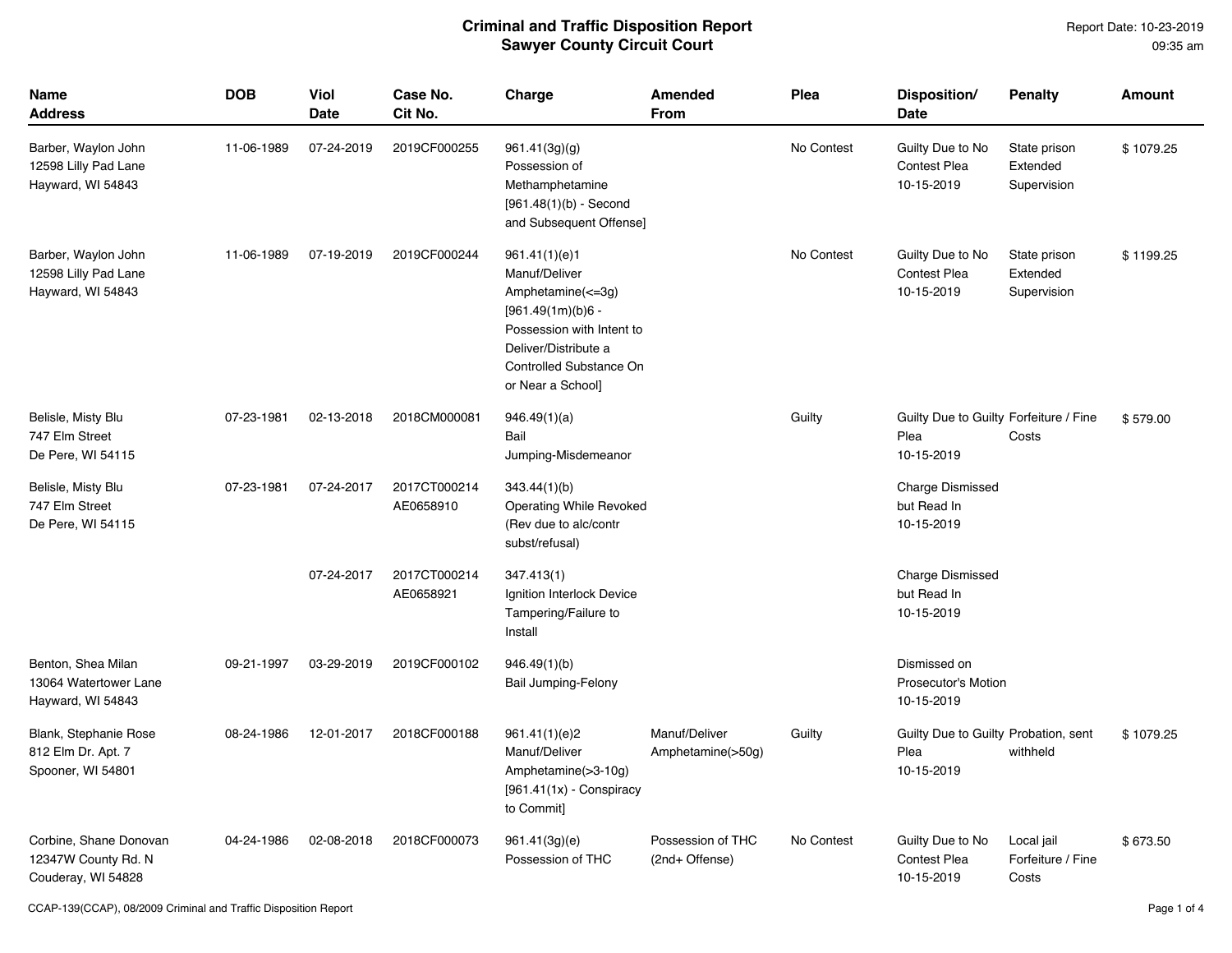#### Report Date: 10-23-2019 09:35 am

| <b>Name</b><br><b>Address</b>                                             | <b>DOB</b> | Viol<br>Date | Case No.<br>Cit No. | Charge                                                      | <b>Amended</b><br><b>From</b> | Plea       | Disposition/<br><b>Date</b>                              | <b>Penalty</b>              | <b>Amount</b> |
|---------------------------------------------------------------------------|------------|--------------|---------------------|-------------------------------------------------------------|-------------------------------|------------|----------------------------------------------------------|-----------------------------|---------------|
|                                                                           |            | 02-08-2018   | 2018CF000073        | 961.573(1)<br>Possess Drug<br>Paraphernalia                 |                               |            | <b>Charge Dismissed</b><br>but Read In<br>10-15-2019     |                             |               |
|                                                                           |            | 02-08-2018   | 2018CF000073        | 343.05(3)(a)<br>Operate w/o Valid<br>License(2nd w/in3 Yrs) |                               |            | <b>Charge Dismissed</b><br>but Read In<br>10-15-2019     |                             |               |
| Daniels, Antonio Marcus<br>6476 Spider Lake Road<br>Rhinelander, WI 54501 | 10-13-1992 | 03-07-2019   | 2019CF000101        | 961.41(3g)(e)<br>Possession of THC (2nd+<br>Offense)        |                               | No Contest | Guilty Due to No<br><b>Contest Plea</b><br>10-15-2019    | Probation, sent<br>withheld | \$518.00      |
|                                                                           |            | 03-07-2019   | 2019CF000101        | 946.49(1)(b)<br>Bail Jumping-Felony                         |                               |            | Dismissed on<br><b>Prosecutor's Motion</b><br>10-15-2019 |                             |               |
|                                                                           |            | 03-07-2019   | 2019CF000101        | 961.573(1)<br>Possess Drug<br>Paraphernalia                 |                               |            | Dismissed on<br><b>Prosecutor's Motion</b><br>10-15-2019 |                             |               |
| Duncan, Bryce Wolfgang<br>24609 St. Croix Street<br>Webster, WI 54893     | 10-08-1994 | 05-02-2019   | 2019CF000147        | 940.235(1)<br>Strangulation and<br>Suffocation              |                               | No Contest | Guilty Due to No<br>Contest Plea<br>10-15-2019           | Probation, sent<br>withheld | \$654.00      |
|                                                                           |            | 05-02-2019   | 2019CF000147        | 940.19(1)<br>Battery                                        |                               |            | <b>Charge Dismissed</b><br>but Read In<br>10-15-2019     |                             |               |
|                                                                           |            | 05-02-2019   | 2019CF000147        | 947.01(1)<br><b>Disorderly Conduct</b>                      |                               |            | <b>Charge Dismissed</b><br>but Read In<br>10-15-2019     |                             |               |
| Duncan, Bryce Wolfgang<br>24609 St. Croix Street<br>Webster, WI 54893     | 10-08-1994 | 05-28-2019   | 2019CF000196        | 946.49(1)(b)<br>Bail Jumping-Felony                         |                               |            | <b>Charge Dismissed</b><br>but Read In<br>10-15-2019     |                             |               |
| Fleming, Jaden Marie<br>3597 Highland Avenue #8<br>Radisson, WI 54867     | 05-25-1998 | 09-13-2019   | 2019CF000307        | 946.49(1)(b)<br><b>Bail Jumping-Felony</b>                  |                               |            | <b>Charge Dismissed</b><br>but Read In<br>10-15-2019     |                             |               |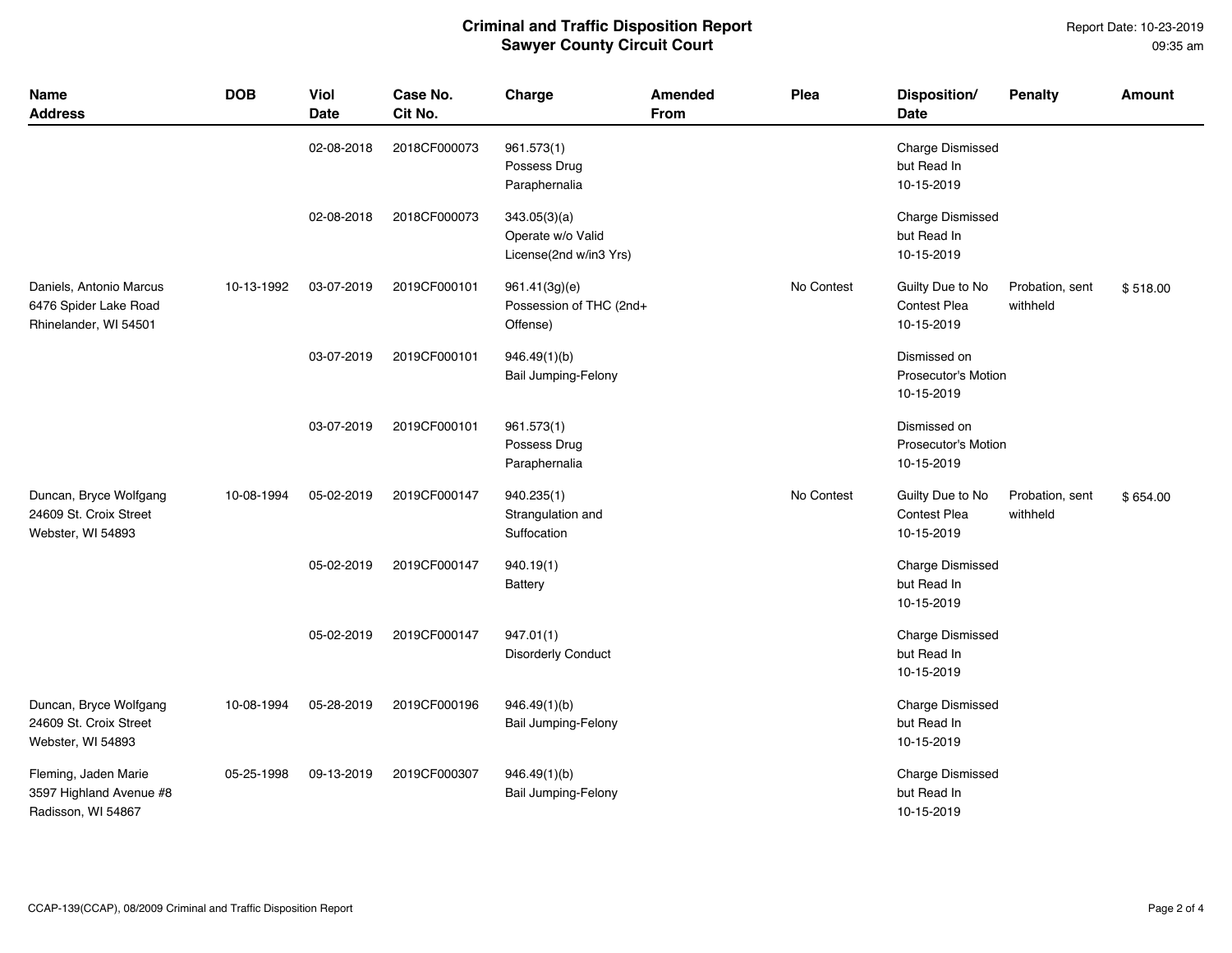| Name<br><b>Address</b>                                                        | <b>DOB</b> | Viol<br>Date | Case No.<br>Cit No.        | Charge                                                                                         | <b>Amended</b><br>From | Plea       | Disposition/<br><b>Date</b>                              | <b>Penalty</b>              | Amount    |
|-------------------------------------------------------------------------------|------------|--------------|----------------------------|------------------------------------------------------------------------------------------------|------------------------|------------|----------------------------------------------------------|-----------------------------|-----------|
| Fleming, Jaden Marie<br>3597 Highland Avenue #8<br>Radisson, WI 54867         | 05-25-1998 | 03-05-2019   | 2019CF000137               | 942.09(2)(am)3<br>Possess/Distribute/Exhibit<br>an Intimate<br>Representation                  |                        | No Contest | Guilty Due to No<br>Contest Plea<br>10-15-2019           | Probation, sent<br>withheld | \$654.00  |
| Karow, Harley John<br>43460 Big Brook Road<br>Cable, WI 54821                 | 06-10-1995 | 06-25-2019   | 2019CF000218               | 961.41(3g)(e)<br>Possession of THC (2nd+<br>Offense)                                           |                        | No Contest | Guilty Due to No<br><b>Contest Plea</b><br>10-15-2019    | Probation, sent<br>withheld | \$748.50  |
|                                                                               |            | 06-25-2019   | 2019CF000218               | 961.573(1)<br>Possess Drug<br>Paraphernalia                                                    |                        |            | <b>Charge Dismissed</b><br>but Read In<br>10-15-2019     |                             |           |
| Martin, Serena Ann<br>230 W 3rd St - Apt 201<br>Duluth, MN 55806              | 10-11-1967 | 07-03-2019   | 2019CM000197<br>KR8027W17H | 961.41(3g)(e)<br>Possession of THC                                                             |                        |            | Dismissed on<br>Prosecutor's Motion<br>10-16-2019        |                             |           |
|                                                                               |            | 07-03-2019   | 2019CM000197               | 961.573(1)<br>Possess Drug<br>Paraphernalia                                                    |                        |            | Dismissed on<br><b>Prosecutor's Motion</b><br>10-16-2019 |                             |           |
| Pfalzgraf, Wade Theodore<br>W5872 Happy Acres Rd<br>Tony, WI 54563            | 12-28-1979 | 01-10-2019   | 2019CF000079<br>BC0289052  | 346.63(1)(b)<br>Operating w/ PAC (5th or<br>6th)                                               |                        |            | Dismissed on<br>Prosecutor's Motion<br>10-15-2019        |                             |           |
|                                                                               |            | 01-10-2019   | 2019CF000079<br>BC0289030  | 343.44(1)(b)<br>Operating While Revoked<br>(Rev due to alc/contr<br>subst/refusal)             |                        |            | Dismissed on<br>Prosecutor's Motion<br>10-15-2019        |                             |           |
|                                                                               |            | 01-10-2019   | 2019CF000079<br>BC0289041  | 347.413(1)<br>Ignition Interlock Device<br>Tampering/Failure to<br>Install/Violate Court Order |                        |            | Dismissed on<br>Prosecutor's Motion<br>10-15-2019        |                             |           |
| Richards, Kenneth Roger<br>10630 W Twin Bay Road, Lot 34<br>Hayward, WI 54843 | 09-04-1976 | 12-12-2018   | 2018CF000398               | 961.41(3g)(g)<br>Possession of<br>Methamphetamine                                              |                        | Guilty     | Guilty Due to Guilty State prison<br>Plea<br>06-04-2019  | Extended<br>Supervision     | \$1079.25 |
|                                                                               |            | 12-12-2018   | 2018CF000398               | 961.41(3g)(e)<br>Possession of THC                                                             |                        |            | <b>Charge Dismissed</b><br>but Read In<br>06-04-2019     |                             |           |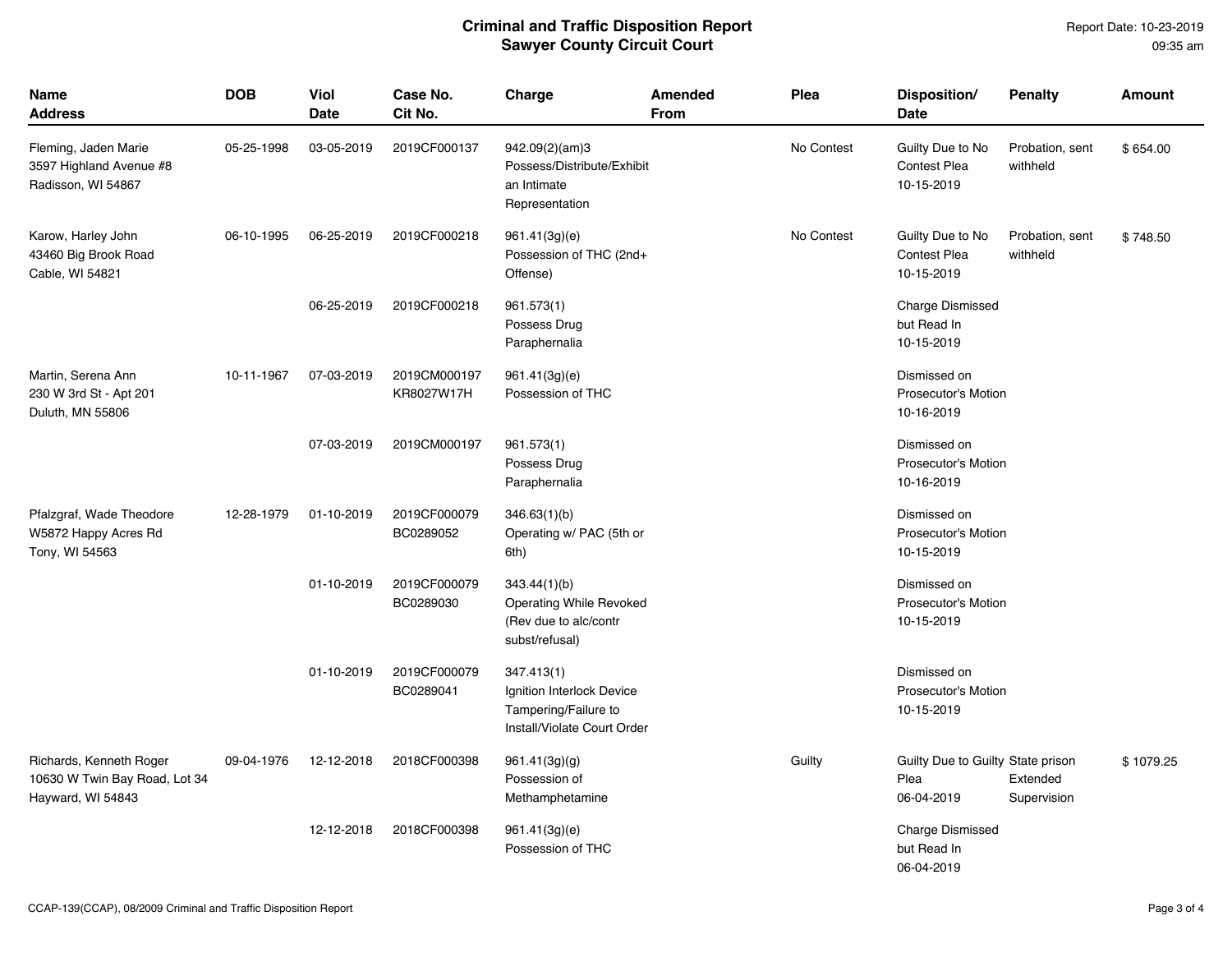Report Date: 10-23-2019 09:35 am

| <b>Name</b><br><b>Address</b>                                                  | <b>DOB</b> | <b>Viol</b><br>Date | Case No.<br>Cit No. | Charge                                                      | Amended<br>From           | Plea       | Disposition/<br>Date                                 | <b>Penalty</b>                          | <b>Amount</b> |
|--------------------------------------------------------------------------------|------------|---------------------|---------------------|-------------------------------------------------------------|---------------------------|------------|------------------------------------------------------|-----------------------------------------|---------------|
|                                                                                |            | 12-12-2018          | 2018CF000398        | 961.573(1)<br>Possess Drug<br>Paraphernalia                 |                           |            | <b>Charge Dismissed</b><br>but Read In<br>06-04-2019 |                                         |               |
| Richards, Kenneth Roger<br>10630 W Twin Bay Road - Lot 34<br>Hayward, WI 54843 | 09-04-1976 | 08-06-2019          | 2019CF000263        | 961.41(1m)(e)3<br>Possess w/<br>Intent-Amphetamine(>10-50g) |                           | No Contest | Guilty Due to No<br>Contest Plea<br>10-15-2019       | State prison<br>Extended<br>Supervision | \$518.00      |
|                                                                                |            | 08-06-2019          | 2019CF000263        | 946.41(1)<br>Resisting or Obstructing<br>an Officer         |                           |            | <b>Charge Dismissed</b><br>but Read In<br>10-15-2019 |                                         |               |
|                                                                                |            | 08-06-2019          | 2019CF000263        | 961.573(1)<br>Possess Drug<br>Paraphernalia                 |                           |            | <b>Charge Dismissed</b><br>but Read In<br>10-15-2019 |                                         |               |
| Richards, Kenneth R.<br>16530W Hwy 70<br>Stone Lake, WI 54876                  | 09-04-1976 | 03-31-2018          | 2018CM000231        | 947.01(1)<br><b>Disorderly Conduct</b>                      | <b>Disorderly Conduct</b> | No Contest | Guilty Due to No<br>Contest Plea<br>12-11-2018       | Local jail<br>Other fees                | \$579.00      |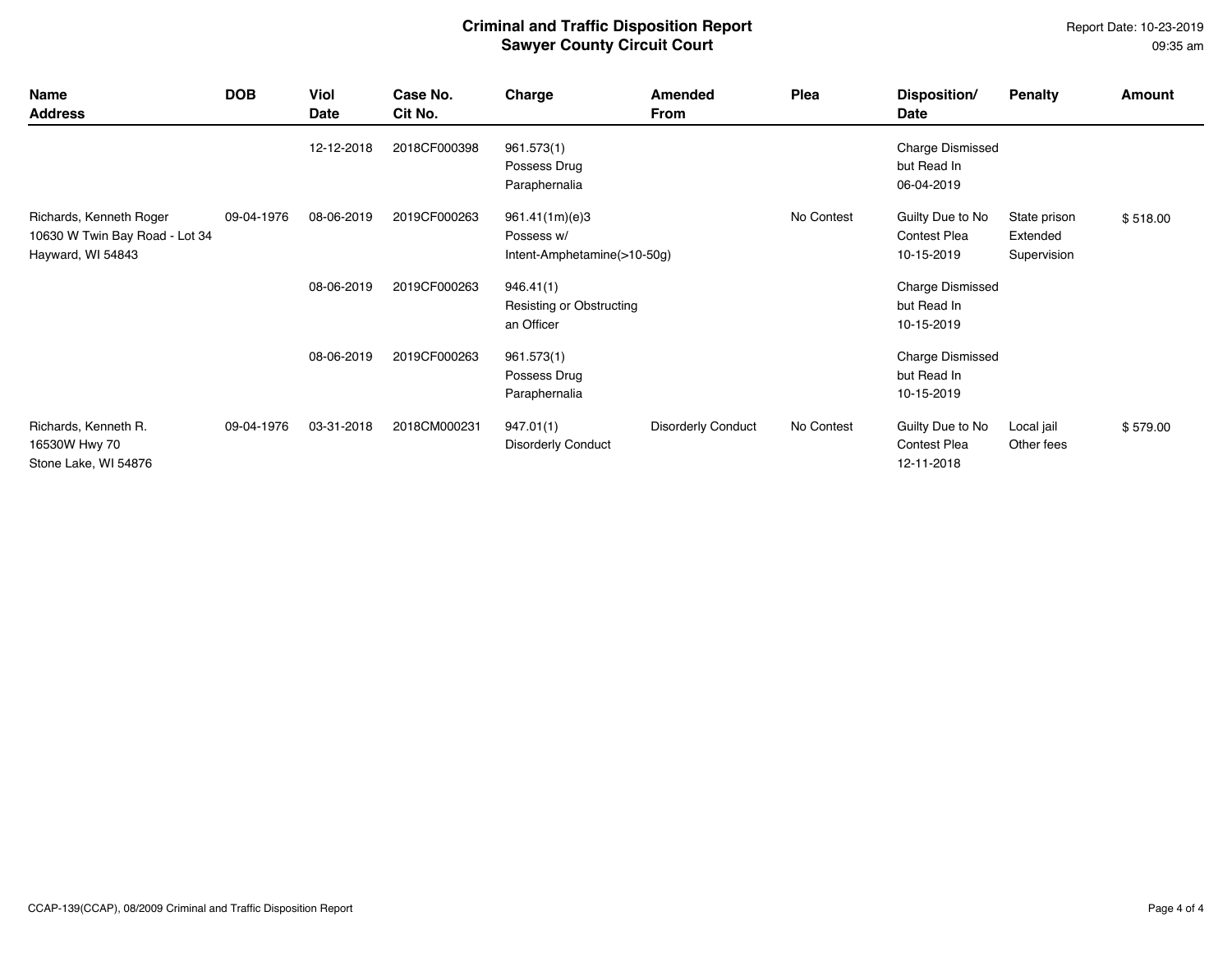| <b>Name</b><br>Address                                                  | <b>DOB</b> | Viol<br><b>Date</b> | Case No.<br>Cit No.        | Charge                                                                                 | <b>Amended</b><br><b>From</b> | Plea       | Disposition/<br>Date                                  | <b>Penalty</b>    | <b>Amount</b> |
|-------------------------------------------------------------------------|------------|---------------------|----------------------------|----------------------------------------------------------------------------------------|-------------------------------|------------|-------------------------------------------------------|-------------------|---------------|
| Alvarez, Leoncio<br>960 Walnut Ct<br>Chaska, MN 55318                   | 11-08-1964 | 09-04-2019          | 2019TR000992<br>BD6534194  | $346.57(4)$ (h)<br>Speeding in 55 MPH<br>Zone (16-19 MPH)                              |                               | No Contest | Guilty Due to No<br><b>Contest Plea</b><br>10-14-2019 | Forfeiture / Fine | \$200.50      |
| Barkowski, Edward G<br>10405 Morningside Ct<br>Orland Park, IL 60462    | 03-03-1963 | 08-02-2019          | 2019FO000325<br>D650LNGSFX | 26.12(5)(a)<br>Burning without a<br>Permit-Intensive Area                              |                               | No Contest | Guilty Due to No<br><b>Contest Plea</b><br>10-14-2019 | Forfeiture / Fine | \$175.30      |
| Barkowski, Edward G<br>10405 Morningside Ct<br>Orland Park, IL 60462    | 03-03-1963 | 08-03-2019          | 2019FO000324<br>D650LNGSFZ | 26.14(5)<br>Set Fire w/o<br><b>Extinguishing Fire</b>                                  |                               | No Contest | Guilty Due to No<br>Contest Plea<br>10-14-2019        | Forfeiture / Fine | \$175.30      |
| Barrett, Tiana Rose<br>105 Spruce St<br>Spooner, WI 54801               | 07-14-1998 | 08-23-2019          | 2019TR000940<br>BD3340934  | 343.05(3)(a)<br>Operate w/o Valid<br>License b/c Expiration                            |                               | No Contest | Guilty Due to No<br>Contest Plea<br>10-14-2019        | Forfeiture / Fine | \$162.70      |
| Beaudin, Thomas Claude<br>7648N Cth E<br>Hayward, WI 54843              | 08-11-1948 | 09-13-2019          | 2019TR001048<br>BE6094174  | 346.935(2)<br>Possess Open<br>Intoxicants in MV-Driver                                 |                               | No Contest | Guilty Due to No<br>Contest Plea<br>10-14-2019        | Forfeiture / Fine | \$263.50      |
| Beaver, Nathaniel Kenneth<br>12368 N Us Highway 63<br>Hayward, WI 54843 | 09-12-1986 | 08-26-2019          | 2019TR000970<br>BB4334315  | 347.48(2m)(b)<br><b>Vehicle Operator</b><br><b>Fail/Wear Seat Belt</b>                 |                               | No Contest | Guilty Due to No<br><b>Contest Plea</b><br>10-14-2019 | Forfeiture / Fine | \$10.00       |
| Boyd, William G<br>W <sub>1571</sub> Larson Rd<br>Hayward, WI 54843     | 12-27-1951 | 08-26-2019          | 2019TR000968<br>BB4334326  | 347.48(2m)(c)<br>Operator Fail/Have<br>Passenger/SeatBelted                            |                               | No Contest | Guilty Due to No<br><b>Contest Plea</b><br>10-14-2019 | Forfeiture / Fine | \$10.00       |
| Bristor, Shaun James<br>10541 N Tousley Ave # D<br>Hayward, WI 54843    | 12-16-1980 | 09-10-2019          | 2019TR001007<br>BD6534242  | 347.48(2m)(b)<br><b>Vehicle Operator</b><br>Fail/Wear Seat Belt                        |                               | No Contest | Guilty Due to No<br><b>Contest Plea</b><br>10-14-2019 | Forfeiture / Fine | \$10.00       |
| Chavarria, Steven Ryan<br>23642 State Road 35 # 28<br>Siren, WI 54872   | 04-10-1994 | 09-10-2019          | 2019TR001006<br>BD3341026  | 347.48(2m)(b)<br>Vehicle Operator<br>Fail/Wear Seat Belt                               |                               | No Contest | Guilty Due to No<br><b>Contest Plea</b><br>10-14-2019 | Forfeiture / Fine | \$10.00       |
| Cline, Joshua David<br>209680 Bridgewater Avenue<br>Spencer, WI 54479   | 08-06-1971 | 07-05-2019          | 2019FO000262<br>D6502M0CKG | 23.33(6)(i)<br>Operate UTV w/out Each<br>Person Wearing Required<br><b>Safety Belt</b> |                               | No Contest | Guilty Due to No<br><b>Contest Plea</b><br>10-15-2019 | Costs             | \$137.50      |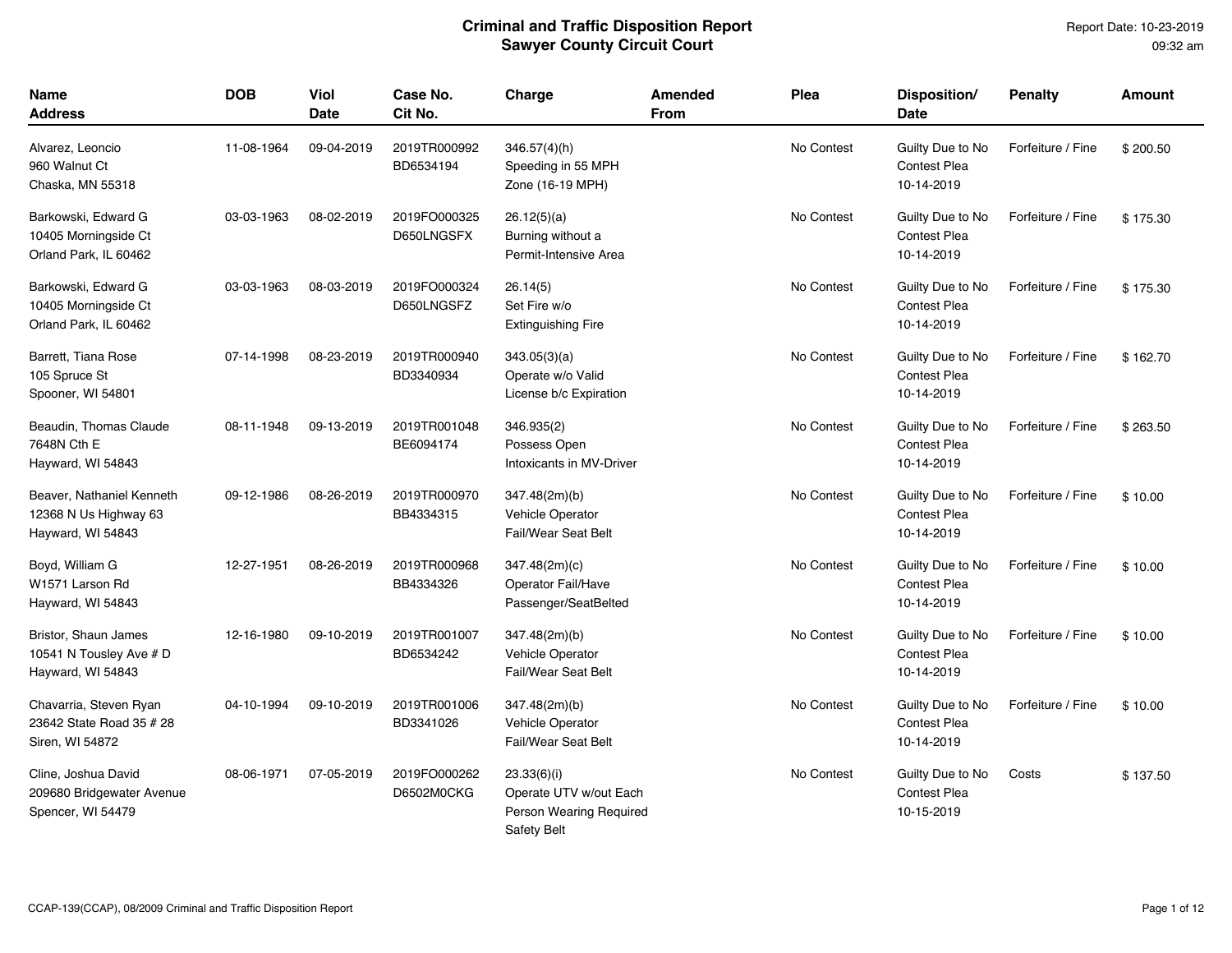| Name<br>Address                                                          | <b>DOB</b> | <b>Viol</b><br><b>Date</b> | Case No.<br>Cit No.        | Charge                                                                 | <b>Amended</b><br>From | Plea       | Disposition/<br>Date                                  | <b>Penalty</b>    | <b>Amount</b> |
|--------------------------------------------------------------------------|------------|----------------------------|----------------------------|------------------------------------------------------------------------|------------------------|------------|-------------------------------------------------------|-------------------|---------------|
| Crone, Kimberly D<br>9693 N Frogg Rd<br>Hayward, WI 54843                | 07-22-1968 | 08-18-2019                 | 2019TR000912<br>BD3340886  | 343.05(3)(a)<br>Operate w/o Valid<br>License(1st Violation)            |                        | No Contest | Guilty Due to No<br><b>Contest Plea</b><br>10-14-2019 | Forfeiture / Fine | \$200.50      |
| Cunningham, Wayne James<br>4340N Galetka Ln<br>Radisson, WI 54867        | 11-07-1991 | 09-10-2019                 | 2019TR001005<br>BB4334481  | $346.57(4)$ (h)<br>Speeding in 55 MPH<br>Zone (16-19 MPH)              |                        | No Contest | Guilty Due to No<br><b>Contest Plea</b><br>10-14-2019 | Forfeiture / Fine | \$200.50      |
| David, Lynn Eversole<br>W5666 Owen Dr<br>Trego, WI 54888                 | 02-09-1974 | 08-26-2019                 | 2019TR000967<br>BB4334271  | 347.48(2m)(b)<br><b>Vehicle Operator</b><br><b>Fail/Wear Seat Belt</b> |                        | No Contest | Guilty Due to No<br><b>Contest Plea</b><br>10-14-2019 | Forfeiture / Fine | \$10.00       |
| Demers, Lawrence Paul<br>5059 N Main St<br>Winter, WI 54896              | 02-19-1946 | 07-31-2019                 | 2019TR000844<br>AE7775611  | 347.48(2m)(b)<br><b>Vehicle Operator</b><br>Fail/Wear Seat Belt        |                        | No Contest | Guilty Due to No<br><b>Contest Plea</b><br>10-14-2019 | Forfeiture / Fine | \$10.00       |
| Double M Logging<br>15886 W County Road K<br>Hayward, WI 54843           |            | 09-13-2019                 | 2019TR001023<br>AE7775880  | TR327.03(4)<br><b>Vehicle Equipment</b><br>Violations-Group 1          |                        | No Contest | Guilty Due to No<br><b>Contest Plea</b><br>10-14-2019 | Forfeiture / Fine | \$238.30      |
| Erickson, Scott Everett<br>2010 Cornice Dr<br>Steamboat Spring, CO 80487 | 03-15-1993 | 09-01-2019                 | 2019FO000305<br>D650F8QXXK | NR10.12(5)(b)<br><b>Waterfowl Gun</b><br>Capable/More Than 3<br>Shells |                        | No Contest | Guilty Due to No<br><b>Contest Plea</b><br>10-14-2019 | Forfeiture / Fine | \$182.70      |
| Euneau, Mikel S<br>11095N Risberg Rd<br>Hayward, WI 54843                | 01-20-1982 | 08-26-2019                 | 2019TR000966<br>BB4334282  | 347.48(2m)(b)<br>Vehicle Operator<br><b>Fail/Wear Seat Belt</b>        |                        | No Contest | Guilty Due to No<br><b>Contest Plea</b><br>10-14-2019 | Forfeiture / Fine | \$10.00       |
| Fuentes, Thomas Lee<br>N6305 Dam Rd<br>Winter, WI 54896                  | 03-15-1992 | 09-10-2019                 | 2019TR001004<br>BB4334470  | 344.62(2)<br>Operating motor vehicle<br>w/o proof of insurance         |                        | No Contest | Guilty Due to No<br><b>Contest Plea</b><br>10-14-2019 | Forfeiture / Fine | \$10.00       |
| Gerken, Pamela J<br>15847 W Jenny Lane<br>Hayward, WI 54843              | 03-16-1987 | 09-09-2019                 | 2019FO000309<br>P409440    | 2018-02 1.13(2)<br>Failure to License Dog                              |                        | No Contest | Guilty Due to No<br>Contest Plea<br>10-14-2019        | Forfeiture / Fine | \$200.50      |
| Gokey, Donald Joseph<br>8190 N Black Bear Ln<br>Hayward, WI 54843        | 06-12-1994 | 08-25-2019                 | 2019TR000938<br>BD6534135  | 347.48(2m)(b)<br><b>Vehicle Operator</b><br><b>Fail/Wear Seat Belt</b> |                        | No Contest | Guilty Due to No<br>Contest Plea<br>10-14-2019        | Forfeiture / Fine | \$10.00       |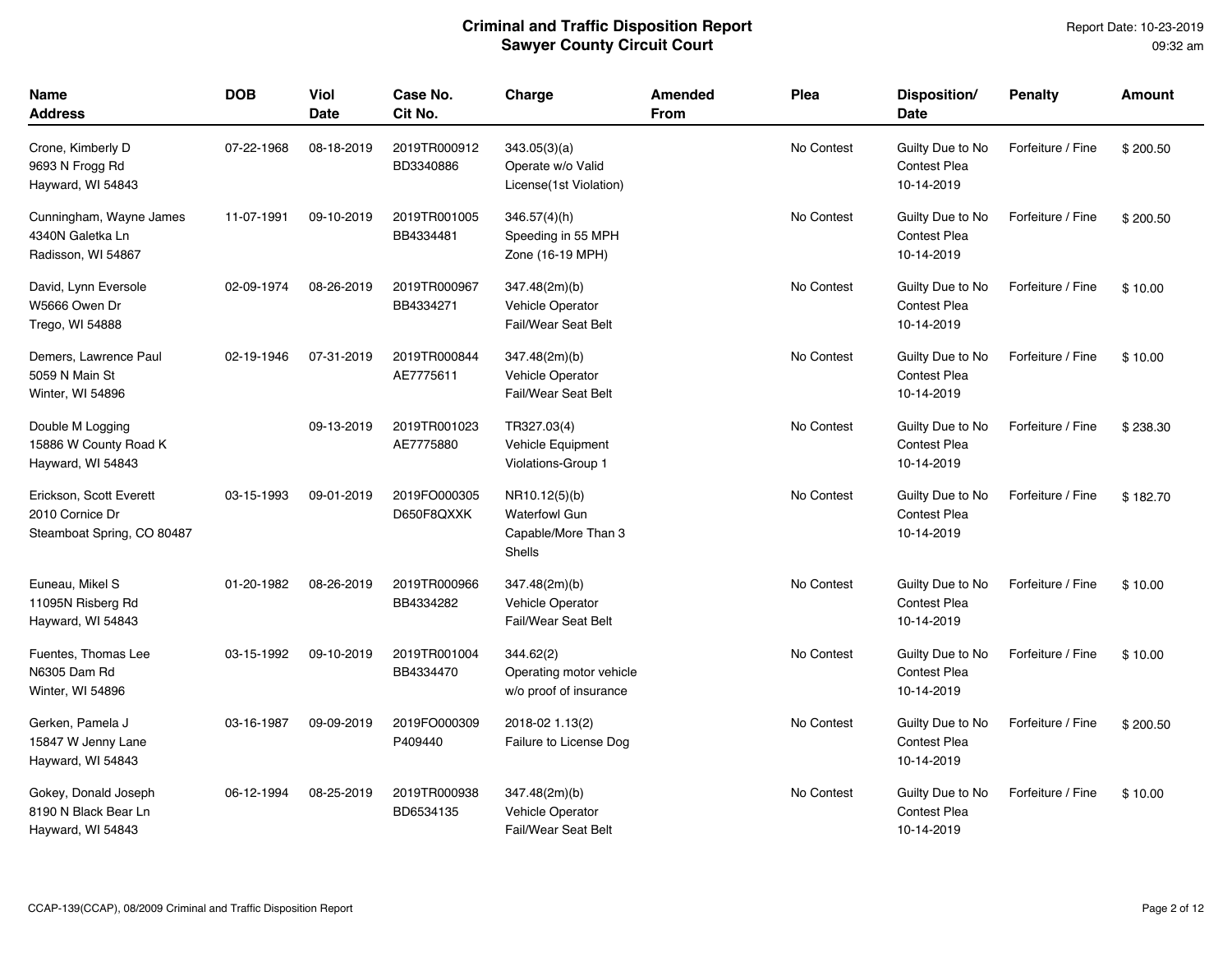| <b>Name</b><br>Address                                               | <b>DOB</b> | Viol<br><b>Date</b> | Case No.<br>Cit No.        | Charge                                                               | Amended<br>From | Plea       | Disposition/<br><b>Date</b>                           | <b>Penalty</b>    | <b>Amount</b> |
|----------------------------------------------------------------------|------------|---------------------|----------------------------|----------------------------------------------------------------------|-----------------|------------|-------------------------------------------------------|-------------------|---------------|
| Grotte, Corey Grant<br>2428 La Salle St<br>Eau Claire, WI 54703      | 04-01-1997 | 09-01-2019          | 2019TR000983<br>BE6498155  | 346.57(5)<br><b>Exceeding Speed Zones,</b><br>etc. (1-10 MPH)        |                 | No Contest | Guilty Due to No<br><b>Contest Plea</b><br>10-14-2019 | Forfeiture / Fine | \$175.30      |
| Grotte, Corey Grant<br>2428 La Salle St<br>Eau Claire, WI 54703      | 04-01-1997 | 09-01-2019          | 2019TR000982<br>BE6498144  | 343.44(1)(a)<br><b>Operating While</b><br>Suspended                  |                 | No Contest | Guilty Due to No<br><b>Contest Plea</b><br>10-14-2019 | Forfeiture / Fine | \$200.50      |
| Hall, Samantha Rose<br>10745 Beal Ave #3<br>Hayward, WI 54843        | 09-22-1988 | 09-12-2019          | 2019TR001030<br>BE6094130  | 344.62(1)<br>Operating a motor vehicle<br>w/o insurance              |                 | No Contest | Guilty Due to No<br><b>Contest Plea</b><br>10-14-2019 | Forfeiture / Fine | \$200.50      |
| Hall, Kristina Inez<br>15470 Pinewood Dr # 59<br>Hayward, WI 54843   | 10-30-1991 | 08-26-2019          | 2019TR000965<br>BB4334352  | 347.48(2m)(b)<br>Vehicle Operator<br>Fail/Wear Seat Belt             |                 | No Contest | Guilty Due to No<br><b>Contest Plea</b><br>10-14-2019 | Forfeiture / Fine | \$10.00       |
| Hammond, Mary Ann<br>13029 W Watertower Ln<br>Hayward, WI 54843      | 07-09-1987 | 08-26-2019          | 2019TR000964<br>BB4334363  | 347.48(2m)(b)<br><b>Vehicle Operator</b><br>Fail/Wear Seat Belt      |                 | No Contest | Guilty Due to No<br><b>Contest Plea</b><br>10-14-2019 | Forfeiture / Fine | \$10.00       |
| Harvey, Owen Patrick<br>15249 W Bills Rd<br>Hayward, WI 54843        | 10-05-2000 | 08-19-2019          | 2019TR000915<br>BD3340901  | 347.48(2m)(b)<br><b>Vehicle Operator</b><br>Fail/Wear Seat Belt      |                 | No Contest | Guilty Due to No<br><b>Contest Plea</b><br>10-14-2019 | Forfeiture / Fine | \$10.00       |
| Hebert, Jessica Lynn<br>114 W Cedar Ave<br>Birchwood, WI 54817       | 01-18-1991 | 08-12-2019          | 2019TR000888<br>BD3340750  | 347.48(2m)(b)<br>Vehicle Operator<br><b>Fail/Wear Seat Belt</b>      |                 | No Contest | Guilty Due to No<br><b>Contest Plea</b><br>10-14-2019 | Forfeiture / Fine | \$10.00       |
| Hilgert, Zachary John<br>7335 Bond Way<br>Inver Grove Heig, MN 55076 | 03-26-1998 | 07-06-2019          | 2019FO000273<br>6V50G4NQ6X | 23.33(5)(b)1<br>Operate ATV w/out Valid<br><b>Safety Certificate</b> |                 |            | Dismissed on<br>Prosecutor's Motion<br>10-15-2019     |                   |               |
| Hopkins, Michael R<br>N4234 Sand Hill Rd<br>Bruce, WI 54819          | 07-03-1973 | 09-11-2019          | 2019TR001010<br>AE7775876  | 347.48(2m)(b)<br><b>Vehicle Operator</b><br>Fail/Wear Seat Belt      |                 | No Contest | Guilty Due to No<br><b>Contest Plea</b><br>10-14-2019 | Forfeiture / Fine | \$18.00       |
| Isham, Hunter Blue<br>905 N Lincoln Ave #1<br>Exeland, WI 54835      | 01-20-1994 | 08-17-2019          | 2019TR000911<br>BD6534032  | 344.62(2)<br>Operating motor vehicle<br>w/o proof of insurance       |                 | No Contest | Guilty Due to No<br><b>Contest Plea</b><br>10-14-2019 | Forfeiture / Fine | \$10.00       |
| Isham, Hunter Blue<br>905 N Lincoln Ave # 1<br>Exeland, WI 54835     | 01-20-1994 | 08-17-2019          | 2019TR000910<br>BD6534021  | 343.44(1)(a)<br><b>Operating While</b><br>Suspended                  |                 | No Contest | Guilty Due to No<br><b>Contest Plea</b><br>10-14-2019 | Forfeiture / Fine | \$200.50      |

CCAP-139(CCAP), 08/2009 Criminal and Traffic Disposition Report **Page 3 of 12** and Traffic Disposition Report Page 3 of 12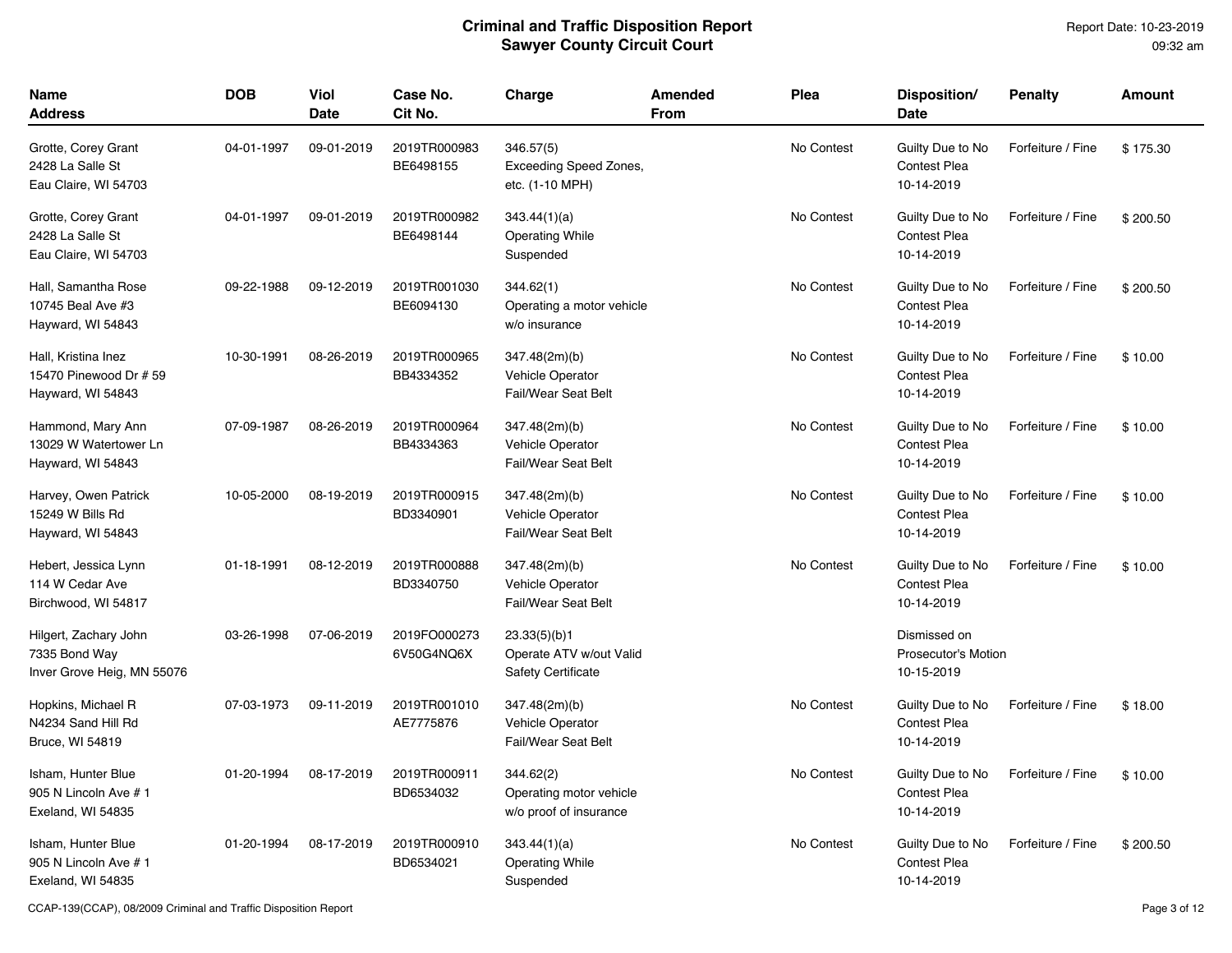| <b>Name</b><br><b>Address</b>                                               | <b>DOB</b> | Viol<br><b>Date</b> | Case No.<br>Cit No.        | Charge                                                          | Amended<br>From | Plea              | Disposition/<br><b>Date</b>                              | <b>Penalty</b>    | <b>Amount</b> |
|-----------------------------------------------------------------------------|------------|---------------------|----------------------------|-----------------------------------------------------------------|-----------------|-------------------|----------------------------------------------------------|-------------------|---------------|
| Jackson, Richard J<br>1474 S 96th St #102<br>West Allis, WI 53214           | 07-06-1978 | 08-05-2019          | 2019TR000856<br>BD3500206  | 341.03(1)<br>Operate after Rev/Susp<br>of Registration          |                 | No Contest        | Guilty Due to No<br><b>Contest Plea</b><br>10-14-2019    | Forfeiture / Fine | \$175.30      |
| Karow, Harley J<br>43460 Big Brook Road<br>Cable, WI 54821                  | 06-10-1995 | 06-25-2019          | 2019TR000698<br>BB9702453  | 343.05(3)(a)<br>Operate w/o Valid<br>License(1st Violation)     |                 | Not Guilty        | Dismissed on<br><b>Prosecutor's Motion</b><br>10-16-2019 |                   |               |
| Karow, Harley J<br>43460 Big Brook Road<br>Cable, WI 54821                  | 06-10-1995 | 06-25-2019          | 2019TR000697<br>BB9702442  | 343.05(3)(b)<br>Operate Motorcycle w/o<br><b>Valid License</b>  |                 | <b>Not Guilty</b> | Dismissed on<br><b>Prosecutor's Motion</b><br>10-16-2019 |                   |               |
| Kelley, Nathaniel K<br>10527 Wisconsin Ave<br>Hayward, WI 54843             | 07-09-1993 | 08-25-2019          | 2019FO000307<br>6F8049LVWS | 263(1)<br>Possession of marijuana                               |                 | No Contest        | Guilty Due to No<br><b>Contest Plea</b><br>10-14-2019    | Forfeiture / Fine | \$200.50      |
| Kessler, Taylor L<br>W6213 County Highway B<br>Shell Lake, WI 54871         | 12-16-1997 | 08-25-2019          | 2019TR000937<br>BD3341004  | 347.48(2m)(d)<br>Vehicle Passenger Fail to<br>Wear Seat Belt    |                 | No Contest        | Guilty Due to No<br><b>Contest Plea</b><br>10-14-2019    | Forfeiture / Fine | \$10.00       |
| Kieran, Shawn Patrick<br>N9770 Lakeside Rd<br>Trego, WI 54888               | 04-12-1966 | 08-14-2019          | 2019TR000897<br>AE7775736  | 347.48(2m)(b)<br>Vehicle Operator<br><b>Fail/Wear Seat Belt</b> |                 | No Contest        | Guilty Due to No<br>Contest Plea<br>10-14-2019           | Forfeiture / Fine | \$10.00       |
| Kobylarczyk, Kordell Thomas<br>1515 1/2 Fenwick Ave<br>Eau Claire, WI 54701 | 05-07-1999 | 08-24-2019          | 2019TR000951<br>BE6498122  | 343.44(1)(a)<br><b>Operating While</b><br>Suspended             |                 | No Contest        | Guilty Due to No<br><b>Contest Plea</b><br>10-14-2019    | Forfeiture / Fine | \$200.50      |
| Kobylarczyk, Kordell Thomas<br>1515 1/2 Fenwick Ave<br>Eau Claire, WI 54701 | 05-07-1999 | 08-24-2019          | 2019TR000952<br>BE6498133  | 341.03(1)<br>Operate after Rev/Susp<br>of Registration          |                 | No Contest        | Guilty Due to No<br><b>Contest Plea</b><br>10-14-2019    | Forfeiture / Fine | \$175.30      |
| Krause, Claire Louise<br>1420 Bess Cove<br>Leander, TX 78641                | 03-21-1975 | 09-04-2019          | 2019TR000991<br>BD6534205  | $346.57(4)$ (h)<br>Speeding in 55 MPH<br>Zone (16-19 MPH)       |                 | No Contest        | Guilty Due to No<br><b>Contest Plea</b><br>10-14-2019    | Forfeiture / Fine | \$200.50      |
| Kriz, Bryan Robert<br>500 E 11th St S<br>Ladysmith, WI 54848                | 02-26-1999 | 08-13-2019          | 2019TR000950<br>BE6498111  | 343.44(1)(a)<br><b>Operating While</b><br>Suspended             |                 | No Contest        | Guilty Due to No<br><b>Contest Plea</b><br>10-14-2019    | Forfeiture / Fine | \$200.50      |
| Kuehl, Madeline Scout<br>10794 N Pinecrest Dr<br>Hayward, WI 54843          | 12-14-2002 | 06-21-2019          | 2019TR000690<br>BD2126526  | 346.935(2)<br>Possess Open<br>Intoxicants in MV-Driver          |                 | No Contest        | Guilty Due to No<br><b>Contest Plea</b><br>10-14-2019    | Forfeiture / Fine | \$263.50      |

CCAP-139(CCAP), 08/2009 Criminal and Traffic Disposition Report **Page 4 of 12** and Traffic Disposition Report Page 4 of 12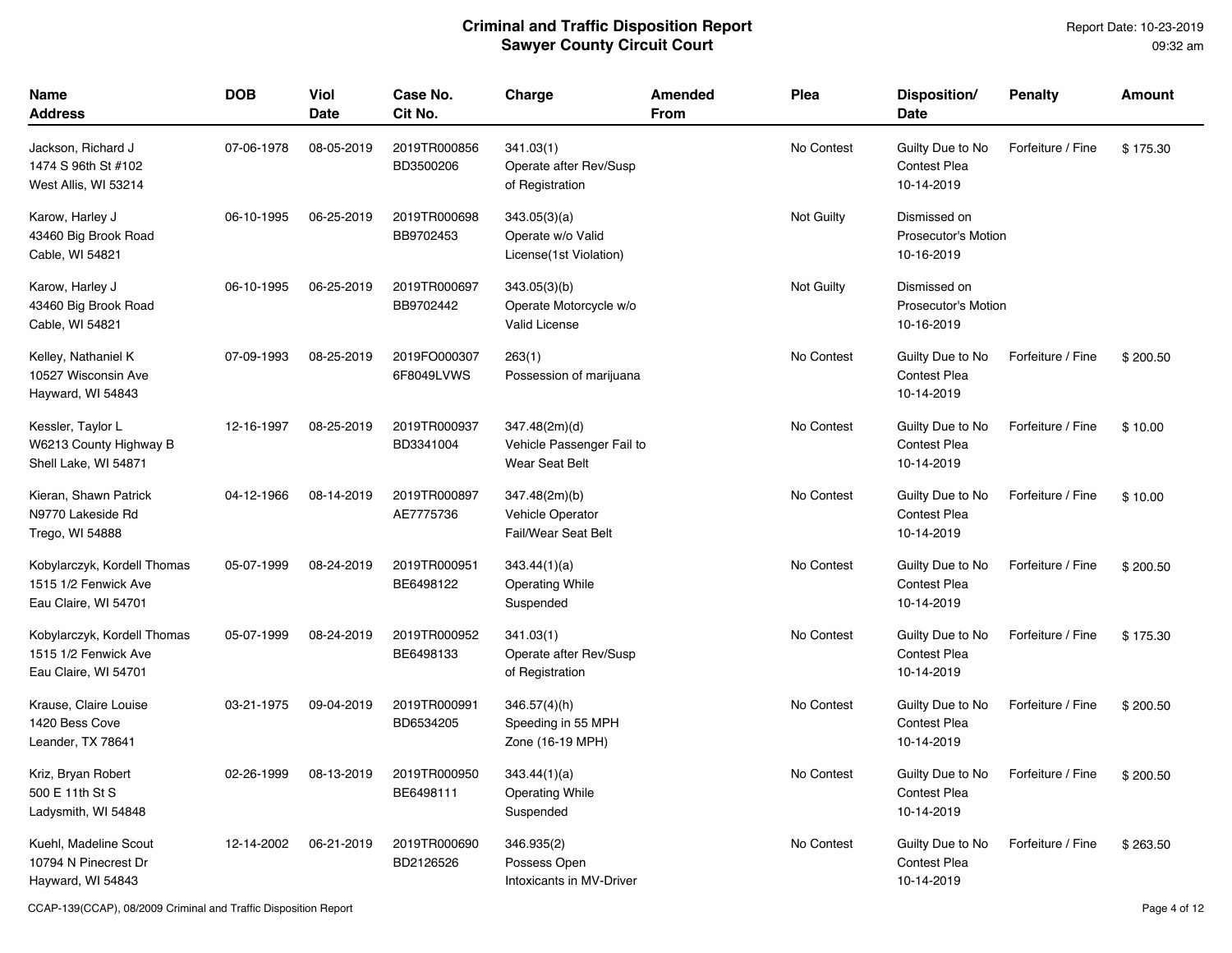| <b>Name</b><br><b>Address</b>                                             | <b>DOB</b> | <b>Viol</b><br>Date | Case No.<br>Cit No.        | Charge                                                                                                | <b>Amended</b><br><b>From</b> | Plea       | Disposition/<br><b>Date</b>                              | <b>Penalty</b>                                                                          | <b>Amount</b> |
|---------------------------------------------------------------------------|------------|---------------------|----------------------------|-------------------------------------------------------------------------------------------------------|-------------------------------|------------|----------------------------------------------------------|-----------------------------------------------------------------------------------------|---------------|
| Kuehl, Madeline Scout<br>10794 N Pinecrest Dr<br>Hayward, WI 54843        | 12-14-2002 | 06-21-2019          | 2019TR000691<br>BD2126530  | 347.06(1)<br>Operation w/o Required<br>Lamps Lighted                                                  |                               | No Contest | Guilty Due to No<br><b>Contest Plea</b><br>10-14-2019    | Forfeiture / Fine                                                                       | \$162.70      |
| Kuehl, Madeline Scout<br>10794 N Pinecrest Dr<br>Hayward, WI 54843        | 12-14-2002 | 06-21-2019          | 2019TR000688<br>BD2126504  | 346.63(1)(a)<br>OWI (1st)                                                                             |                               | No Contest | Guilty Due to No<br><b>Contest Plea</b><br>10-14-2019    | Forfeiture / Fine<br><b>DOT License</b><br>Revoked<br>6 Months<br>Alcohol<br>assessment | \$811.50      |
| Kuehl, Madeline Scout<br>10794 N Pinecrest Dr<br>Hayward, WI 54843        | 12-14-2002 | 06-21-2019          | 2019TR000692<br>KR8051TJNC | 254.92(2)<br>Minor Possesses or<br>Purchases Tobacco                                                  |                               | No Contest | Guilty Due to No<br><b>Contest Plea</b><br>10-14-2019    | Forfeiture / Fine                                                                       | \$162.70      |
| Kuehl, Madeline Scout<br>10794 N Pinecrest Dr<br>Hayward, WI 54843        | 12-14-2002 | 06-21-2019          | 2019TR000689<br>BD2126515  | 346.63(1)(b)<br>Operating w/ PAC<br>$>=0.08, <0.15$ (1st)                                             |                               |            | Dismissed on<br><b>Prosecutor's Motion</b><br>10-17-2019 |                                                                                         |               |
| Laplant, James Howard<br>W6043 Shell Creek Road<br>Minong, WI 54859       | 12-04-1963 | 09-12-2019          | 2019TR001029<br>BE6094152  | 344.62(2)<br>Operating motor vehicle<br>w/o proof of insurance                                        |                               | No Contest | Guilty Due to No<br><b>Contest Plea</b><br>10-14-2019    | Forfeiture / Fine                                                                       | \$10.00       |
| Lepley, Ashley Ann<br>11079 N Mosquito Brook Rd<br>Hayward, WI 54843      | 02-02-1994 | 08-23-2019          | 2019TR000935<br>BD3340923  | 343.44(1)(a)<br><b>Operating While</b><br>Suspended                                                   |                               | No Contest | Guilty Due to No<br><b>Contest Plea</b><br>10-14-2019    | Forfeiture / Fine                                                                       | \$200.50      |
| Lincoln, David Alan<br>216 Berkshire Avenue<br>Caspian, MI 49915          | 05-04-1968 | 08-09-2019          | 2019TR000880<br>BD8311516  | 346.09(3)<br>Passing in No-Passing<br>Zone                                                            |                               | No Contest | Guilty Due to No<br><b>Contest Plea</b><br>10-14-2019    | Forfeiture / Fine                                                                       | \$213.10      |
| Love, Richard Vernon<br>52065 Robinson Lake Rd<br>Solon Springs, WI 54873 | 01-15-1999 | 07-31-2019          | 2019FO000292<br>D650F8QXXG | 23.33(2)(a)<br>Operate All-Terrain<br>Vehicle or Utility Terrain<br>Vehicle w/o Valid<br>Registration |                               | No Contest | Guilty Due to No<br><b>Contest Plea</b><br>10-14-2019    | Forfeiture / Fine                                                                       | \$232.00      |
| Loven, Matthew John<br>609 Penn Ave S<br>Minneapolis, MN 55405            | 03-03-1980 | 09-06-2019          | 2019TR000998<br>BE6094126  | 346.57(4)(h)<br>Speeding in 55 MPH<br>Zone (20-24 MPH)                                                |                               | No Contest | Guilty Due to No<br><b>Contest Plea</b><br>10-14-2019    | Forfeiture / Fine                                                                       | \$225.70      |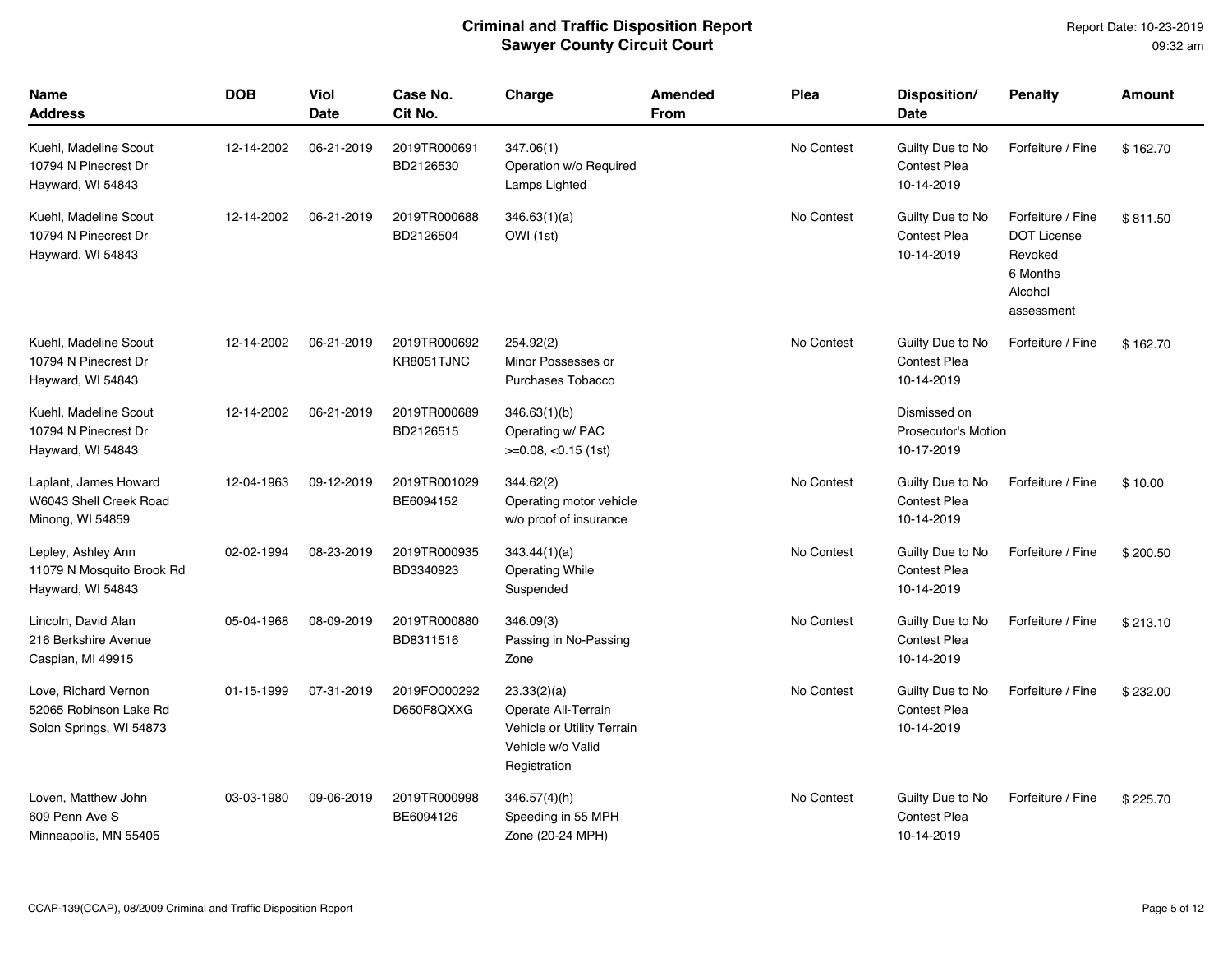| <b>Name</b><br><b>Address</b>                                           | <b>DOB</b> | <b>Viol</b><br>Date | Case No.<br>Cit No.        | Charge                                                                 | <b>Amended</b><br>From | Plea       | Disposition/<br><b>Date</b>                           | <b>Penalty</b>    | <b>Amount</b> |
|-------------------------------------------------------------------------|------------|---------------------|----------------------------|------------------------------------------------------------------------|------------------------|------------|-------------------------------------------------------|-------------------|---------------|
| Maleport, Nicole Corinne<br>10762 Hooper Ridge Rd<br>Glouster, OH 45732 | 02-27-1985 | 09-10-2019          | 2019FO000310<br>D650F8QXXL | 29.607(3)<br>Harvesting Wild Rice w/o<br>License                       |                        | No Contest | Guilty Due to No<br><b>Contest Plea</b><br>10-14-2019 | Forfeiture / Fine | \$231.15      |
| Martin, Kelly B<br>8888 N Norwis Rd<br>Hayward, WI 54843                | 07-26-1981 | 09-11-2019          | 2019TR001009<br>BD3341041  | 341.04(1)<br>Non-Registration of<br>Vehicle - Auto $<$ 10,000<br>lbs   |                        | No Contest | Guilty Due to No<br><b>Contest Plea</b><br>10-14-2019 | Forfeiture / Fine | \$175.30      |
| Martin, Philip J<br>7138 N Ziibins Trl<br>Hayward, WI 54828             | 07-28-2001 | 09-10-2019          | 2019TR001003<br>BD2073632  | 343.05(3)(a)<br>Operate w/o Valid<br>License(1st Violation)            |                        | No Contest | Guilty Due to No<br><b>Contest Plea</b><br>10-14-2019 | Forfeiture / Fine | \$200.50      |
| Martinson, Neil W<br>12985 W Watertower Ln<br>Hayward, WI 54843         | 10-31-1990 | 09-22-2019          | 2019TR001070<br>BB9703886  | 343.05(3)(a)<br>Operate w/o Valid<br>License (1st Violation)           |                        | No Contest | Guilty Due to No<br><b>Contest Plea</b><br>10-14-2019 | Forfeiture / Fine | \$200.50      |
| Mayer, David Andrew<br>W5595 State Road 21<br>Necedah, WI 54646         | 04-26-1977 | 09-04-2019          | 2019TR000990<br>AE7775821  | 347.48(2m)(b)<br><b>Vehicle Operator</b><br>Fail/Wear Seat Belt        |                        | No Contest | Guilty Due to No<br><b>Contest Plea</b><br>10-14-2019 | Forfeiture / Fine | \$18.00       |
| Maynard, Mandy Lynn<br>120 N 8th St<br>Manistique, MI 49854             | 03-22-1980 | 08-23-2019          | 2019TR000948<br>BE6498100  | $346.57(4)$ (h)<br>Speeding in 55 MPH<br>Zone (1-10 MPH)               |                        | No Contest | Guilty Due to No<br><b>Contest Plea</b><br>10-14-2019 | Forfeiture / Fine | \$175.30      |
| Mccaffery, Raymond Gerald<br>12517 W State Road 48<br>Exeland, WI 54835 | 11-07-1983 | 08-07-2019          | 2019TR000863<br>BD3340654  | 343.44(1)(a)<br><b>Operating While</b><br>Suspended                    |                        | No Contest | Guilty Due to No<br><b>Contest Plea</b><br>10-14-2019 | Forfeiture / Fine | \$200.50      |
| Melby, Christopher John<br>7647 N Post Ave<br>Hayward, WI 54843         | 12-10-1976 | 08-13-2019          | 2019TR000893<br>BD3340772  | 347.48(2m)(b)<br><b>Vehicle Operator</b><br><b>Fail/Wear Seat Belt</b> |                        | No Contest | Guilty Due to No<br><b>Contest Plea</b><br>10-14-2019 | Forfeiture / Fine | \$10.00       |
| Merchant, Mary Louise<br>329 Hutchinson Ave<br>lowa City, IA 52246      | 03-23-1940 | 08-09-2019          | 2019TR000879<br>BD8311505  | 346.57(4)(h)<br>Speeding in 55 MPH<br>Zone (11-15 MPH)                 |                        | No Contest | Guilty Due to No<br><b>Contest Plea</b><br>10-14-2019 | Forfeiture / Fine | \$175.30      |
| Meyer, Jacob Thomas<br>3319 Vernon St<br>Duluth, MN 55806               | 02-11-1998 | 08-16-2019          | 2019TR000908<br>BD3340805  | 343.05(3)(a)<br>Operate w/o Valid<br>License(1st Violation)            |                        | No Contest | Guilty Due to No<br>Contest Plea<br>10-14-2019        | Forfeiture / Fine | \$200.50      |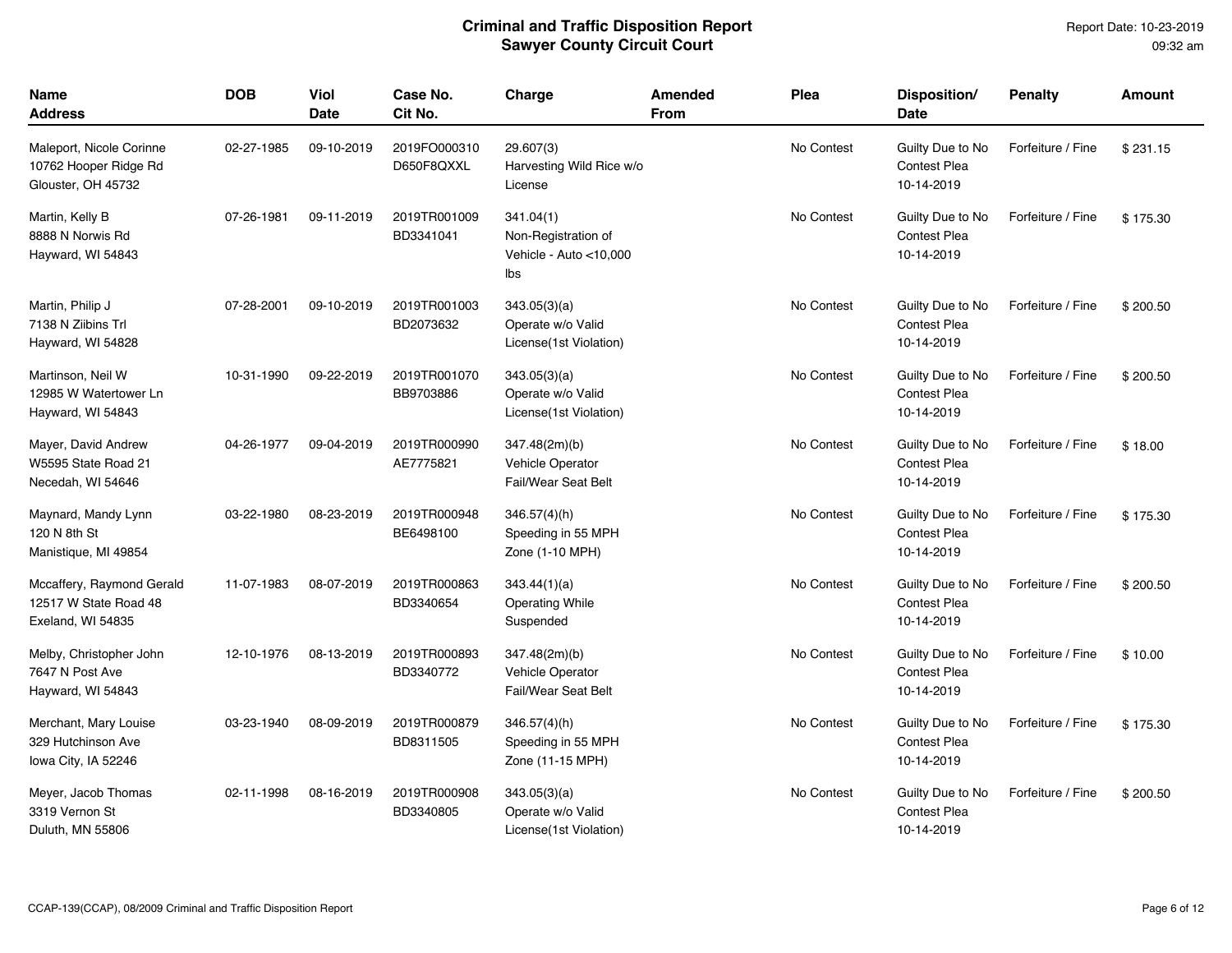| <b>Name</b><br><b>Address</b>                                            | <b>DOB</b> | Viol<br>Date | Case No.<br>Cit No.        | Charge                                                                                                 | Amended<br><b>From</b> | Plea       | Disposition/<br><b>Date</b>                           | <b>Penalty</b>    | <b>Amount</b> |
|--------------------------------------------------------------------------|------------|--------------|----------------------------|--------------------------------------------------------------------------------------------------------|------------------------|------------|-------------------------------------------------------|-------------------|---------------|
| Miller, Zachary James<br>14680 Highland Rd<br>Hayward, WI 54843          | 10-12-1984 | 08-26-2019   | 2019TR000961<br>BB4334304  | 343.44(1)(a)<br><b>Operating While</b><br>Suspended                                                    |                        | No Contest | Guilty Due to No<br><b>Contest Plea</b><br>10-14-2019 | Forfeiture / Fine | \$200.50      |
| Miller, Zachary James<br>14680 Highland Rd<br>Hayward, WI 54843          | 10-12-1984 | 08-26-2019   | 2019TR000960<br>BB4334293  | 347.48(2m)(b)<br><b>Vehicle Operator</b><br><b>Fail/Wear Seat Belt</b>                                 |                        | No Contest | Guilty Due to No<br><b>Contest Plea</b><br>10-14-2019 | Forfeiture / Fine | \$10.00       |
| Miller, Emily Cherish<br>14301 W County Road E<br>Stone Lake, WI 54876   | 07-06-1986 | 09-10-2019   | 2019TR001002<br>BD3341015  | 343.44(1)(a)<br><b>Operating While</b><br>Suspended                                                    |                        | No Contest | Guilty Due to No<br><b>Contest Plea</b><br>10-14-2019 | Forfeiture / Fine | \$200.50      |
| Mittlesdorf, Paul David<br>15890 W Sunshine Acre Ln<br>Hayward, WI 54843 | 05-28-1990 | 08-25-2019   | 2019TR000932<br>BD6534146  | 341.04(1)<br>Non-Registration of<br>Vehicle - Auto <10,000<br>Ibs                                      |                        | No Contest | Guilty Due to No<br><b>Contest Plea</b><br>10-14-2019 | Forfeiture / Fine | \$175.30      |
| Mittlesdorf, Paul David<br>15890 W Sunshine Acre Ln<br>Hayward, WI 54843 | 05-28-1990 | 08-25-2019   | 2019TR000933<br>BD6534150  | 347.48(2m)(b)<br><b>Vehicle Operator</b><br><b>Fail/Wear Seat Belt</b>                                 |                        | No Contest | Guilty Due to No<br><b>Contest Plea</b><br>10-14-2019 | Forfeiture / Fine | \$10.00       |
| Moard, Douglas P<br>W3547 Center Valley Rd<br>Freedom, WI 54913          | 12-17-1957 | 08-02-2019   | 2019FO000288<br>D650FJ55M6 | 23.33(3q)<br>Operate ATV or UTV<br>w/out Required Headgear<br>[939.05 - Party to a<br>Crime]           |                        | No Contest | Guilty Due to No<br><b>Contest Plea</b><br>10-14-2019 | Forfeiture / Fine | \$162.70      |
| Morales, Albert<br>3533 W North Ave<br>Chicago, IL 60647                 | 12-23-1968 | 07-21-2019   | 2019FO000299<br>D650F8QXXH | 23.33(5)(b)1<br>Operate ATV w/out Valid<br><b>Safety Certificate</b><br>[939.05 - Party to a<br>Crime] |                        | No Contest | Guilty Due to No<br><b>Contest Plea</b><br>10-14-2019 | Forfeiture / Fine | \$232.00      |
| Mueller, Steven Robert<br>315 S Eyder Ave # 3<br>Phillips, WI 54555      | 05-11-1986 | 08-23-2019   | 2019TR000931<br>BD3340912  | 347.48(2m)(d)<br>Vehicle Passenger Fail to<br>Wear Seat Belt                                           |                        | No Contest | Guilty Due to No<br>Contest Plea<br>10-14-2019        | Forfeiture / Fine | \$10.00       |
| Murphy, Samuel Donell<br>757 4th St Apt 2<br>Saint Paul Park, MN 55071   | 08-17-1974 | 08-14-2019   | 2019TR000896<br>AE7775725  | $346.57(4)$ (h)<br>Speeding in 55 MPH<br>Zone (11-15 MPH)                                              |                        | No Contest | Guilty Due to No<br><b>Contest Plea</b><br>10-14-2019 | Forfeiture / Fine | \$175.30      |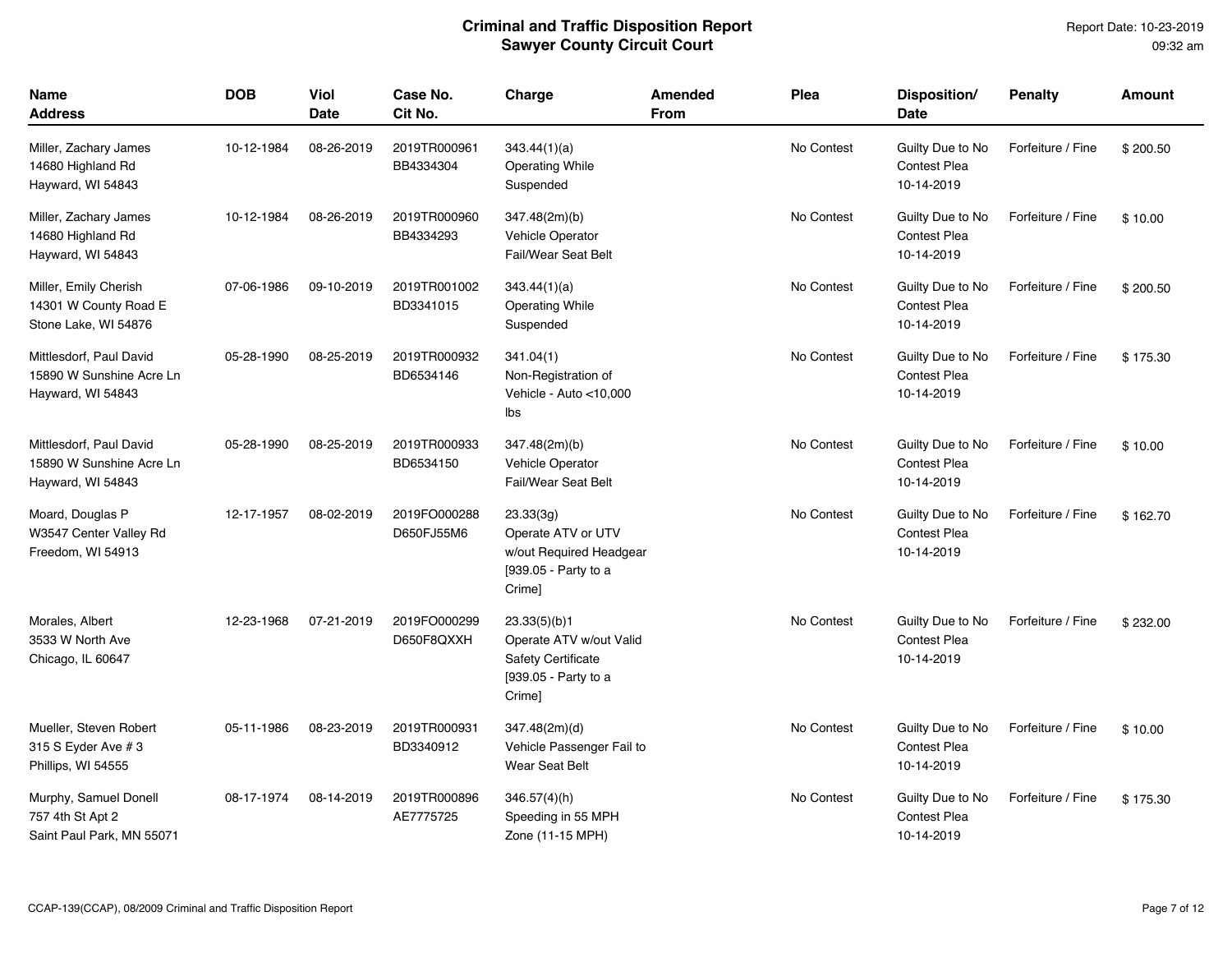| <b>Name</b><br><b>Address</b>                                         | <b>DOB</b> | <b>Viol</b><br><b>Date</b> | Case No.<br>Cit No.        | Charge                                                               | Amended<br>From | Plea       | Disposition/<br>Date                                  | <b>Penalty</b>    | Amount   |
|-----------------------------------------------------------------------|------------|----------------------------|----------------------------|----------------------------------------------------------------------|-----------------|------------|-------------------------------------------------------|-------------------|----------|
| Neidermann, Justin J<br>N5539 Edming Rd<br>Glen Flora, WI 54526       | 07-22-1977 | 09-10-2019                 | 2019TR001016<br>BE6496486  | 341.04(1)<br>Non-Registration of<br>Vehicle - Auto $<$ 10,000<br>lbs |                 | No Contest | Guilty Due to No<br>Contest Plea<br>10-14-2019        | Forfeiture / Fine | \$175.30 |
| Nelson, Logan Russell<br>10577 N Hamblin St<br>Hayward, WI 54843      | 07-29-1998 | 08-16-2019                 | 2019TR000907<br>BD3340783  | 343.44(1)(a)<br><b>Operating While</b><br>Suspended                  |                 | No Contest | Guilty Due to No<br>Contest Plea<br>10-14-2019        | Forfeiture / Fine | \$200.50 |
| Npt Llc<br>720 Bloom Rd<br>Eagle River, WI 54521                      |            | 08-22-2019                 | 2019TR000928<br>AE7775762  | TR327.03(4)<br><b>Vehicle Equipment</b><br>Violations-Group 1        |                 | No Contest | Guilty Due to No<br><b>Contest Plea</b><br>10-14-2019 | Forfeiture / Fine | \$238.30 |
| Npt Lic<br>720 Bloom Rd<br>Eagle River, WI 54521                      |            | 08-22-2019                 | 2019TR000930<br>AE7775751  | TR327.03(4)<br>Vehicle Equipment<br>Violations-Group 1               |                 | No Contest | Guilty Due to No<br>Contest Plea<br>10-14-2019        | Forfeiture / Fine | \$238.30 |
| Npt Llc<br>720 Bloom Rd<br>Eagle River, WI 54521                      |            | 08-22-2019                 | 2019TR000929<br>AE7775773  | TR327.03(4)<br><b>Vehicle Equipment</b><br>Violations-Group 3        |                 | No Contest | Guilty Due to No<br><b>Contest Plea</b><br>10-14-2019 | Forfeiture / Fine | \$175.30 |
| Oestreich, Tammy Marie<br>2158 N East Shore Dr<br>Birchwood, WI 54817 | 10-13-1968 | 09-24-2019                 | 2019TR001109<br>AD0119593  | 343.44(1)(a)<br><b>Operating While</b><br>Suspended                  |                 | No Contest | Guilty Due to No<br><b>Contest Plea</b><br>10-14-2019 | Forfeiture / Fine | \$200.50 |
| Ollinger, Rebecca Breanne<br>316 Lindoo Ave E<br>Ladysmith, WI 54848  | 07-19-1992 | 07-30-2019                 | 2019TR000832<br>BD2126972  | $346.57(4)$ (h)<br>Speeding in 55 MPH<br>Zone (16-19 MPH)            |                 | No Contest | Guilty Due to No<br><b>Contest Plea</b><br>10-14-2019 | Forfeiture / Fine | \$200.50 |
| Ollinger, Rebecca Breanne<br>316 Lindoo Ave E<br>Ladysmith, WI 54848  | 07-19-1992 | 07-30-2019                 | 2019TR000831<br>BD2126961  | 343.05(3)(a)<br>Operate w/o Valid<br>License b/c Expiration          |                 | No Contest | Guilty Due to No<br><b>Contest Plea</b><br>10-14-2019 | Forfeiture / Fine | \$162.70 |
| Parker, Linda A<br>16760 Pioneer Road<br>Cable, WI 54821              | 07-26-1958 | 09-26-2019                 | 2019TR001092<br>BE6494213  | 344.62(2)<br>Operating motor vehicle<br>w/o proof of insurance       |                 | No Contest | Guilty Due to No<br>Contest Plea<br>10-14-2019        | Forfeiture / Fine | \$10.00  |
| Parra, Forrest Woodland<br>610 Moon Rd Lot 2<br>Mosinee, WI 54455     | 04-01-1995 | 08-03-2019                 | 2019FO000291<br>D650F8QXXJ | 29.024(1)<br>Fish without License - R                                |                 | No Contest | Guilty Due to No<br><b>Contest Plea</b><br>10-14-2019 | Forfeiture / Fine | \$227.90 |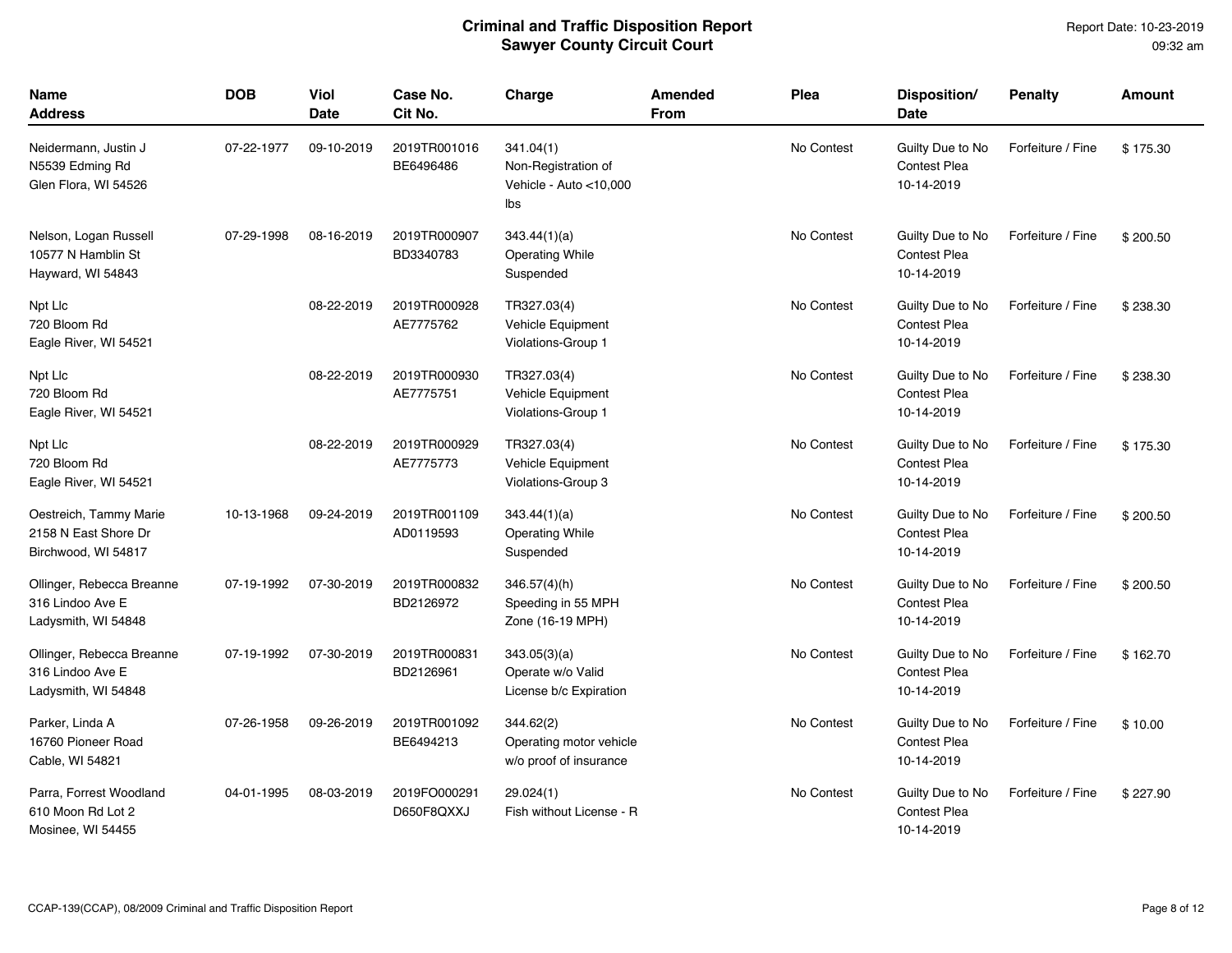| <b>Name</b><br>Address                                               | <b>DOB</b> | Viol<br><b>Date</b> | Case No.<br>Cit No.       | Charge                                                            | Amended<br><b>From</b> | Plea       | Disposition/<br>Date                                     | <b>Penalty</b>    | <b>Amount</b> |
|----------------------------------------------------------------------|------------|---------------------|---------------------------|-------------------------------------------------------------------|------------------------|------------|----------------------------------------------------------|-------------------|---------------|
| Pease, Sally Ann<br>50105 Pease Resort Rd<br>Barnes, WI 54873        | 10-03-1968 | 09-05-2019          | 2019TR000995<br>BB9703816 | 346.57(5)<br>Exceeding Speed Zones,<br>etc. (11-15 MPH)           |                        | No Contest | Guilty Due to No<br><b>Contest Plea</b><br>10-14-2019    | Forfeiture / Fine | \$175.30      |
| Petersen, David L<br>8523 E Baldwin Ave<br>Solon Springs, WI 54873   | 12-01-1985 | 09-10-2019          | 2019TR001014<br>BE6494202 | 346.57(5)<br>Exceeding Speed Zones,<br>etc. (1-10 MPH)            |                        | No Contest | Guilty Due to No<br><b>Contest Plea</b><br>10-14-2019    | Forfeiture / Fine | \$175.30      |
| Quaderer, Samanatha R<br>13114W Gurno Lake Road<br>Hayward, WI 54843 | 04-13-1995 | 08-31-2019          | 2019TR000980<br>BD6534172 | 344.62(2)<br>Operating motor vehicle<br>w/o proof of insurance    |                        | No Contest | Guilty Due to No<br><b>Contest Plea</b><br>10-14-2019    | Forfeiture / Fine | \$10.00       |
| Ritter, Andrew Brock<br>120 Kothe Ct<br>Rockton, IL 61072            | 03-10-1999 | 08-17-2019          | 2019TR000906<br>BD6534010 | $346.57(4)$ (h)<br>Speeding in 55 MPH<br>Zone (16-19 MPH)         |                        | No Contest | Guilty Due to No<br><b>Contest Plea</b><br>10-14-2019    | Forfeiture / Fine | \$200.50      |
| Robotka, Justin Michael<br>220 Euclid Ave<br>Birchwood, WI 54817     | 02-24-1987 | 08-12-2019          | 2019TR000883<br>BD3340761 | 341.04(1)<br>Non-Registration of<br>Vehicle - Auto <10,000<br>Ibs |                        | No Contest | Guilty Due to No<br>Contest Plea<br>10-15-2019           | Forfeiture / Fine | \$175.30      |
| Ross, Jodi L<br>10974S Brancel Rd<br>Solon Springs, WI 54873         | 10-09-1970 | 09-22-2019          | 2019TR001076<br>BE6498170 | $346.57(4)$ (h)<br>Speeding in 55 MPH<br>Zone (1-10 MPH)          |                        | No Contest | Guilty Due to No<br><b>Contest Plea</b><br>10-14-2019    | Forfeiture / Fine | \$175.30      |
| Sanchez-Salas, Severo<br>2920 N Swede Rd<br>Radisson, WI 54867       | 11-06-1985 | 08-07-2019          | 2019TR000861<br>BD3340632 | 343.05(3)(a)<br>Operate w/o Valid<br>License(1st Violation)       |                        | No Contest | Guilty Due to No<br><b>Contest Plea</b><br>10-14-2019    | Forfeiture / Fine | \$200.50      |
| Sanchez-Salas, Severo<br>2920 N Swede Rd<br>Radisson, WI 54867       | 11-06-1985 | 08-07-2019          | 2019TR000862<br>BD3340643 | 341.04(1)<br>Non-Registration of<br>Vehicle - Auto <10,000<br>lbs |                        | No Contest | Guilty Due to No<br>Contest Plea<br>10-14-2019           | Forfeiture / Fine | \$175.30      |
| Scheflow, John D<br>7428 Franklin St<br>Forest Park, IL 60130        | 06-01-1987 | 08-08-2019          | 2019TR000866<br>BD8311472 | $346.57(4)$ (h)<br>Speeding in 55 MPH<br>Zone (16-19 MPH)         |                        | No Contest | Guilty Due to No<br><b>Contest Plea</b><br>10-14-2019    | Forfeiture / Fine | \$200.50      |
| Schuck, Andrew J<br>9671W Railroad Drive<br>Ojibwa, WI 54862         | 05-07-1981 | 07-11-2019          | 2019FO000270<br>P409433   | 2018-02 1.13(2)<br>Failure to License Dog                         |                        |            | Dismissed on<br><b>Prosecutor's Motion</b><br>10-14-2019 |                   |               |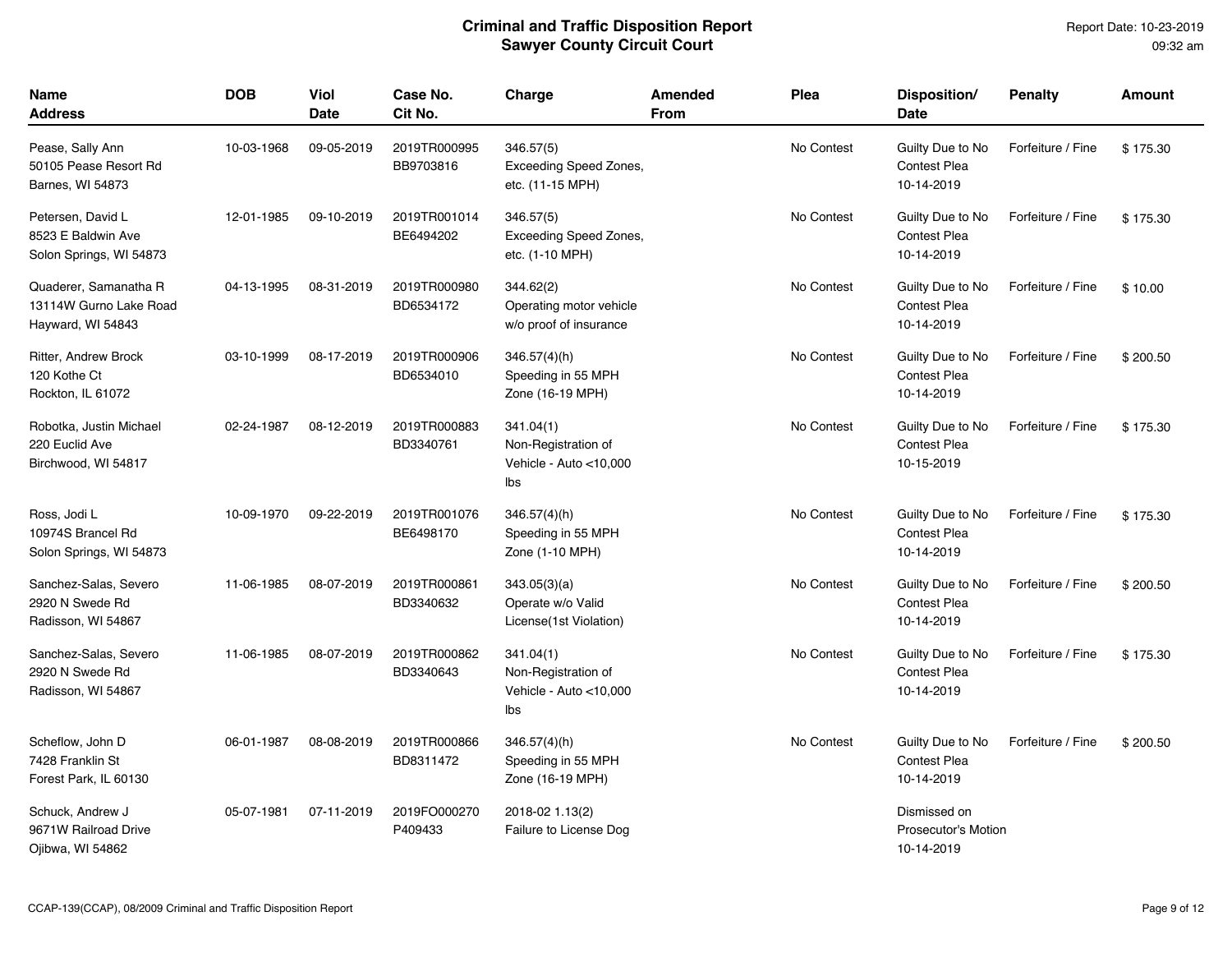| <b>Name</b><br><b>Address</b>                                        | <b>DOB</b> | Viol<br><b>Date</b> | Case No.<br>Cit No.        | Charge                                                         | Amended<br><b>From</b> | Plea       | Disposition/<br><b>Date</b>                           | <b>Penalty</b>    | Amount   |
|----------------------------------------------------------------------|------------|---------------------|----------------------------|----------------------------------------------------------------|------------------------|------------|-------------------------------------------------------|-------------------|----------|
| Shelton, Quinn Marie Diane<br>10806 N Myer Rd<br>Hayward, WI 54843   | 05-03-1994 | 08-08-2019          | 2019TR000865<br>BD8311483  | 343.44(1)(a)<br><b>Operating While</b><br>Suspended            |                        | No Contest | Guilty Due to No<br><b>Contest Plea</b><br>10-14-2019 | Forfeiture / Fine | \$200.50 |
| Shenkenberg, Dennis L<br>2136 Clarence Ave<br>Racine, WI 53405       | 11-26-1958 | 09-11-2019          | 2019TR001013<br>BE6498166  | 346.57(4)(h)<br>Speeding in 55 MPH<br>Zone (1-10 MPH)          |                        | No Contest | Guilty Due to No<br><b>Contest Plea</b><br>10-14-2019 | Forfeiture / Fine | \$175.30 |
| Shuda, Benjamin Joshua<br>311 Bay Park Ct<br>Wausau, WI 54401        | 10-20-1982 | 08-18-2019          | 2019TR000905<br>BD6534054  | 346.57(4)(h)<br>Speeding in 55 MPH<br>Zone (11-15 MPH)         |                        | No Contest | Guilty Due to No<br>Contest Plea<br>10-14-2019        | Forfeiture / Fine | \$175.30 |
| Smith, Scott N<br>14 Pond St<br>Chippewa Falls, WI 54729             | 07-10-1971 | 09-09-2019          | 2019TR000997<br>BD6534231  | 344.62(2)<br>Operating motor vehicle<br>w/o proof of insurance |                        | No Contest | Guilty Due to No<br>Contest Plea<br>10-14-2019        | Forfeiture / Fine | \$10.00  |
| Storlie, Christopher E<br>8211 Stickney Ave<br>Milwaukee, WI 53213   | 11-02-1985 | 08-03-2019          | 2019TR000847<br>AD0119490  | 346.57(5)<br>Exceeding Speed Zones,<br>etc. (11-15 MPH)        |                        | No Contest | Guilty Due to No<br><b>Contest Plea</b><br>10-14-2019 | Forfeiture / Fine | \$175.30 |
| Stowe, Christopher J<br>625 1/2 N Barstow St<br>Eau Claire, WI 54701 | 11-15-1979 | 09-01-2019          | 2019TR000978<br>BE6088246  | 343.44(1)(a)<br><b>Operating While</b><br>Suspended            |                        | No Contest | Guilty Due to No<br>Contest Plea<br>10-14-2019        | Forfeiture / Fine | \$200.50 |
| Stroup, Michael Howard<br>11442 N Rykman Rd<br>Hayward, WI 54843     | 05-06-1974 | 08-05-2019          | 2019TR000871<br>BE6498085  | 343.44(1)(a)<br><b>Operating While</b><br>Suspended            |                        | No Contest | Guilty Due to No<br><b>Contest Plea</b><br>10-14-2019 | Forfeiture / Fine | \$200.50 |
| Strunk, David W<br>921 N 5th Ave<br>Wausau, WI 54401                 | 01-26-1967 | 08-03-2019          | 2019FO000296<br>6V50G4NQ71 | 30.68(6)<br>Riding on Boat<br>Decks/Gunwales                   |                        | No Contest | Guilty Due to No<br><b>Contest Plea</b><br>10-14-2019 | Forfeiture / Fine | \$232.00 |
| Taylor, Cody K<br>7656N Scipio Ave<br>Hayward, WI 54843              | 08-23-1979 | 09-09-2019          | 2019TR001011<br>BE6496453  | 343.44(1)(a)<br><b>Operating While</b><br>Suspended            |                        | No Contest | Guilty Due to No<br><b>Contest Plea</b><br>10-14-2019 | Forfeiture / Fine | \$200.50 |
| Taylor, Jermey Lee<br>13328W Giiwedin Drive #g<br>Hayward, WI 54843  | 05-24-1989 | 09-12-2019          | 2019TR001025<br>BE6094141  | 344.62(1)<br>Operating a motor vehicle<br>w/o insurance        |                        | No Contest | Guilty Due to No<br><b>Contest Plea</b><br>10-14-2019 | Forfeiture / Fine | \$200.50 |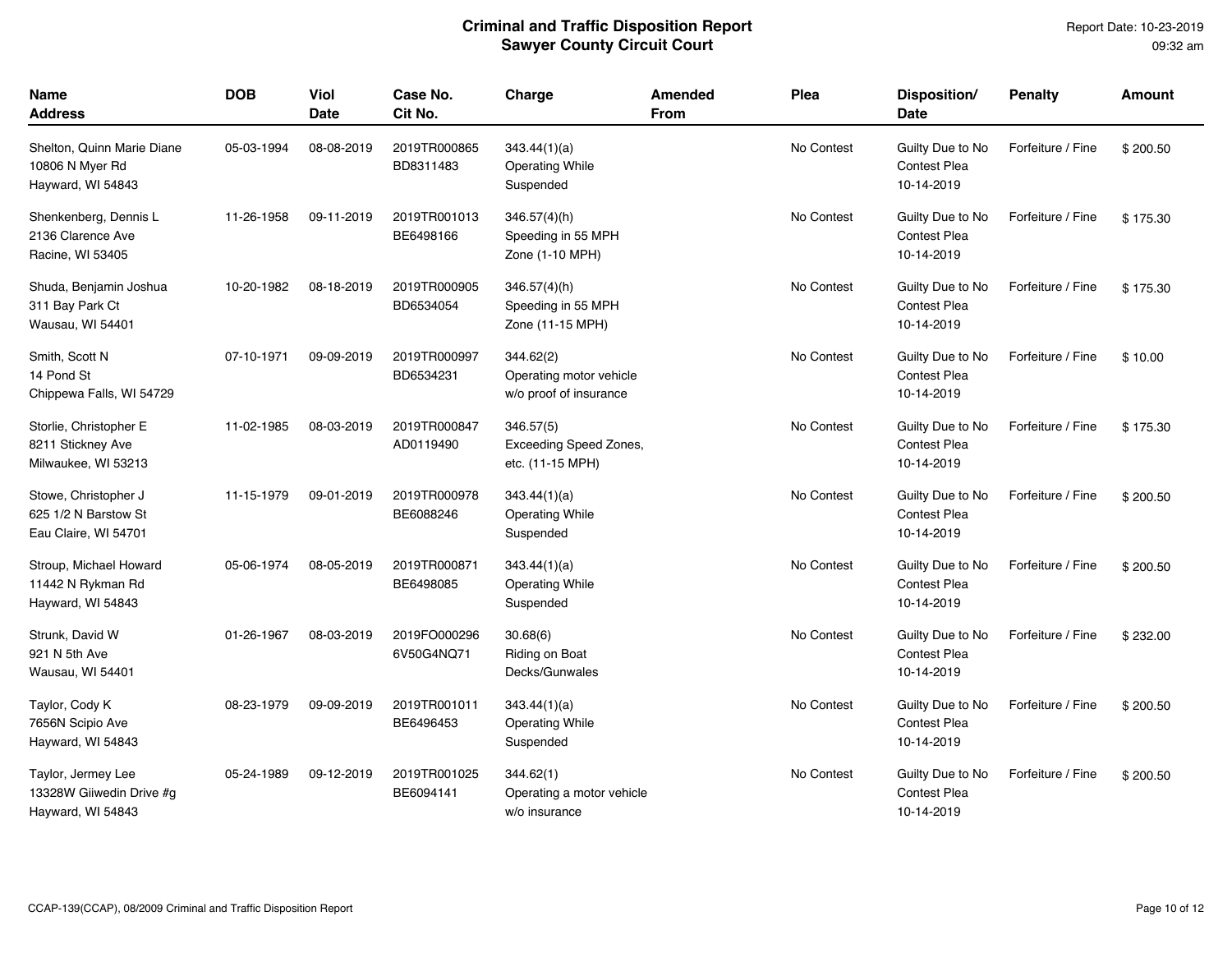| <b>Name</b><br><b>Address</b>                                             | <b>DOB</b> | <b>Viol</b><br><b>Date</b> | Case No.<br>Cit No.        | Charge                                                               | Amended<br><b>From</b> | Plea       | Disposition/<br><b>Date</b>                              | <b>Penalty</b>    | <b>Amount</b> |
|---------------------------------------------------------------------------|------------|----------------------------|----------------------------|----------------------------------------------------------------------|------------------------|------------|----------------------------------------------------------|-------------------|---------------|
| Taylor, Cody K<br>7656N Scipio Ave<br>Hayward, WI 54843                   | 08-23-1979 | 09-09-2019                 | 2019TR001012<br>BE6496464  | 341.04(1)<br>Non-Registration of<br>Vehicle - Auto <10,000<br>lbs    |                        | No Contest | Guilty Due to No<br>Contest Plea<br>10-14-2019           | Forfeiture / Fine | \$175.30      |
| Trepanier, Cayden J<br>15470 Pinewood Dr #94<br>Hayward, WI 54843         | 12-19-2002 | 09-14-2019                 | 2019TR001043<br>BB9703864  | 343.44(1)(a)<br><b>Operating While</b><br>Suspended                  |                        | No Contest | Guilty Due to No<br><b>Contest Plea</b><br>10-14-2019    | Forfeiture / Fine | \$200.50      |
| Trepanier, Cayden J<br>15470 Pinewood Dr #94<br>Hayward, WI 54843         | 12-19-2002 | 09-14-2019                 | 2019TR001042<br>BB9703853  | 346.68<br>Hit and Run-Unattended<br>Vehicle                          |                        | No Contest | Guilty Due to No<br>Contest Plea<br>10-14-2019           | Forfeiture / Fine | \$263.50      |
| Trepanier, Cayden J<br>15470 Pinewood Dr #94<br>Hayward, WI 54843         | 12-19-2002 | 09-14-2019                 | 2019TR001041<br>BB9703842  | 344.62(1)<br>Operating a motor vehicle<br>w/o insurance              |                        | No Contest | Guilty Due to No<br><b>Contest Plea</b><br>10-14-2019    | Forfeiture / Fine | \$200.50      |
| Vanderboom, John S<br>10407 N Duffy Rd # 3<br>Hayward, WI 54843           | 01-04-1952 | 08-26-2019                 | 2019TR000959<br>BB4334341  | 347.48(2m)(b)<br><b>Vehicle Operator</b><br>Fail/Wear Seat Belt      |                        | No Contest | Guilty Due to No<br><b>Contest Plea</b><br>10-14-2019    | Forfeiture / Fine | \$10.00       |
| Viertel, Emily Dorothy<br>1635 Quentin Ave S<br>Lakeland, MN 55043        | 07-30-1998 | 07-06-2019                 | 2019FO000274<br>6V50G4NQ6Z | 23.33(5)(b)1<br>Operate ATV w/out Valid<br><b>Safety Certificate</b> |                        |            | Dismissed on<br><b>Prosecutor's Motion</b><br>10-15-2019 |                   |               |
| Walker, Richard A<br>11088N Loon Bay Lane<br>Hayward, WI 54843            | 08-28-1951 | 09-17-2019                 | 2019TR001051<br>BE6094163  | 344.62(2)<br>Operating motor vehicle<br>w/o proof of insurance       |                        | No Contest | Guilty Due to No<br><b>Contest Plea</b><br>10-14-2019    | Forfeiture / Fine | \$10.00       |
| Walston, Stephen W<br>39750 Jensen Rd<br>Marengo, WI 54855                | 06-17-1965 | 09-05-2019                 | 2019TR000993<br>BD6534216  | 344.62(2)<br>Operating motor vehicle<br>w/o proof of insurance       |                        | No Contest | Guilty Due to No<br><b>Contest Plea</b><br>10-14-2019    | Forfeiture / Fine | \$10.00       |
| Weaver, Tracy Renee<br>7161 N Ziibiins Trail, Apt B<br>New Post, WI 54828 | 11-16-1974 | 08-07-2019                 | 2019TR000868<br>BE6498096  | 343.44(1)(a)<br><b>Operating While</b><br>Suspended                  |                        | No Contest | Guilty Due to No<br>Contest Plea<br>10-14-2019           | Forfeiture / Fine | \$200.50      |
| Williams, Derek L<br>313 1st St<br>Minong, WI 54859                       | 09-16-1980 | 09-21-2019                 | 2019TR001074<br>BE6496512  | 343.44(1)(a)<br><b>Operating While</b><br>Suspended                  |                        | No Contest | Guilty Due to No<br><b>Contest Plea</b><br>10-14-2019    | Forfeiture / Fine | \$200.50      |